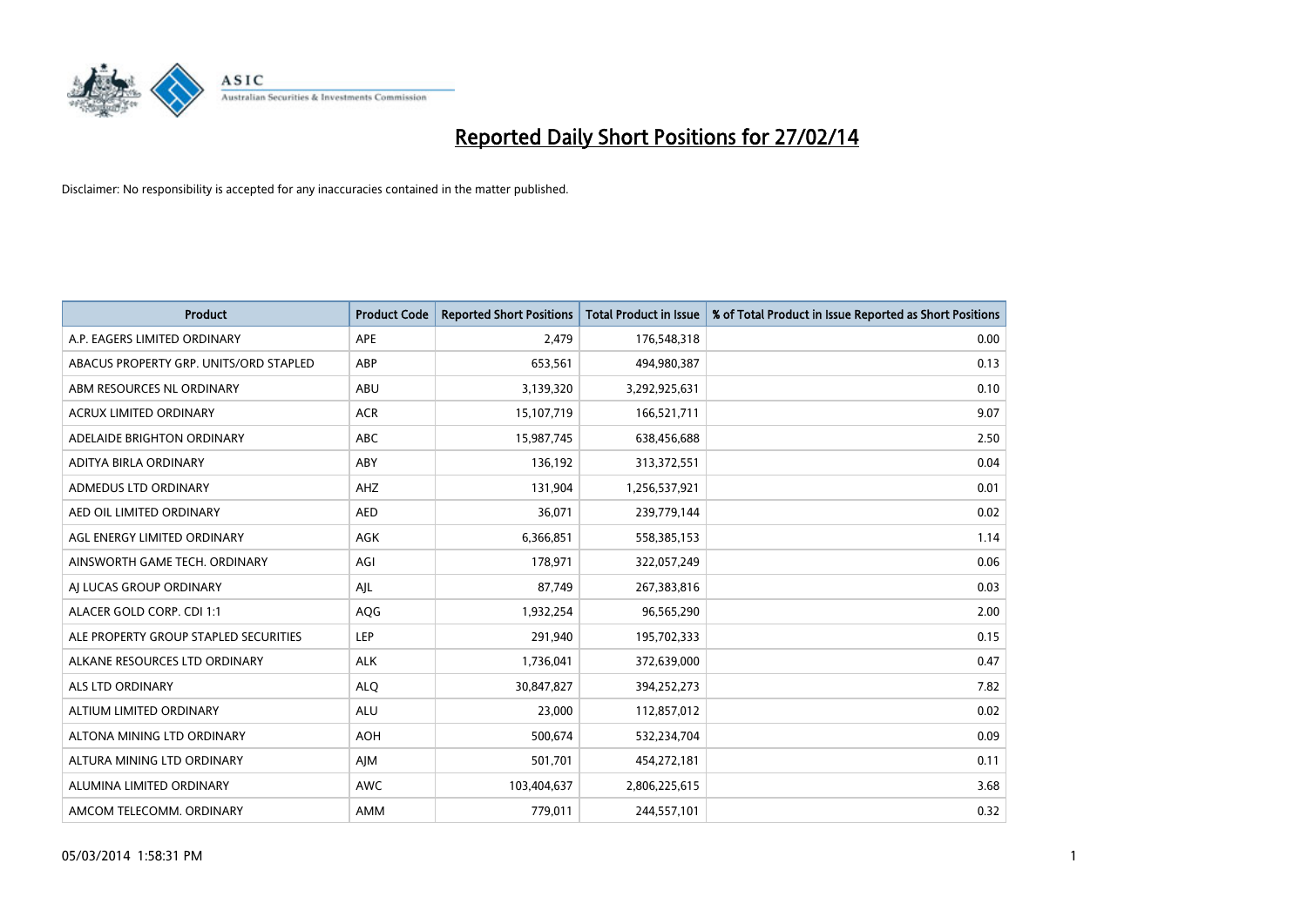

| <b>Product</b>                          | <b>Product Code</b> | <b>Reported Short Positions</b> | <b>Total Product in Issue</b> | % of Total Product in Issue Reported as Short Positions |
|-----------------------------------------|---------------------|---------------------------------|-------------------------------|---------------------------------------------------------|
| AMCOR LIMITED ORDINARY                  | AMC                 | 4,928,704                       | 1,206,684,923                 | 0.41                                                    |
| AMP CAPITAL CHINA ORDINARY UNITS        | AGF                 | 11,220,324                      | 366,112,610                   | 3.06                                                    |
| AMP LIMITED ORDINARY                    | AMP                 | 30,208,321                      | 2,957,737,964                 | 1.02                                                    |
| AMPELLA MINING ORDINARY                 | <b>AMX</b>          | 43,000                          | 256,802,883                   | 0.02                                                    |
| ANSELL LIMITED ORDINARY                 | <b>ANN</b>          | 3,296,313                       | 152,762,142                   | 2.16                                                    |
| ANTARES ENERGY LTD ORDINARY             | AZZ                 | 763,156                         | 255,000,000                   | 0.30                                                    |
| ANZ BANKING GRP LTD ORDINARY            | <b>ANZ</b>          | 5,225,076                       | 2,744,102,108                 | 0.19                                                    |
| APA GROUP STAPLED SECURITIES            | APA                 | 25,742,943                      | 835,750,807                   | 3.08                                                    |
| APN NEWS & MEDIA ORDINARY               | <b>APN</b>          | 7,339,496                       | 661,526,586                   | 1.11                                                    |
| AQUARIUS PLATINUM. ORDINARY             | <b>AOP</b>          | 2,847,775                       | 487,782,536                   | 0.58                                                    |
| AQUILA RESOURCES ORDINARY               | <b>AQA</b>          | 13,733,501                      | 411,804,442                   | 3.33                                                    |
| ARAFURA RESOURCE LTD ORDINARY           | ARU                 | 38,000                          | 441,270,644                   | 0.01                                                    |
| ARB CORPORATION ORDINARY                | <b>ARP</b>          | 1,521,254                       | 72,493,302                    | 2.10                                                    |
| ARDENT LEISURE GROUP STAPLED SECURITIES | AAD                 | 2,552,687                       | 405,055,708                   | 0.63                                                    |
| ARENA REIT. ORDINARY UNITS              | <b>ARF</b>          | 28,202                          | 211,495,653                   | 0.01                                                    |
| ARISTOCRAT LEISURE ORDINARY             | ALL                 | 8,088,042                       | 551,418,047                   | 1.47                                                    |
| ARRIUM LTD ORDINARY                     | ARI                 | 26,918,822                      | 1,361,469,008                 | 1.98                                                    |
| ASCIANO LIMITED ORDINARY                | <b>AIO</b>          | 4,823,376                       | 975,385,664                   | 0.49                                                    |
| ASG GROUP LIMITED ORDINARY              | <b>ASZ</b>          | 614,341                         | 206,720,839                   | 0.30                                                    |
| ASPEN GROUP ORD/UNITS STAPLED           | APZ                 | 38,779                          | 119,946,366                   | 0.03                                                    |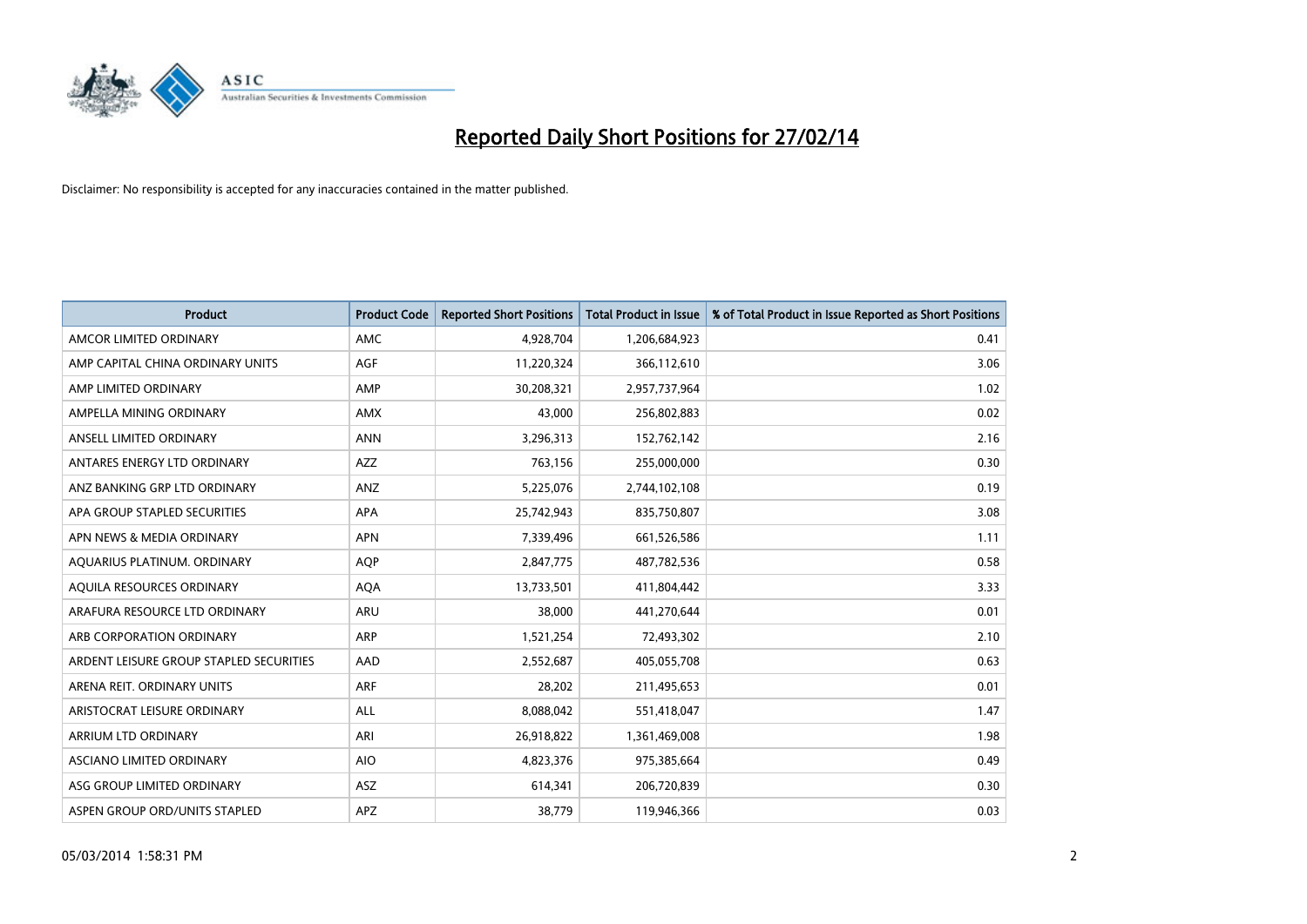

| <b>Product</b>                            | <b>Product Code</b> | <b>Reported Short Positions</b> | <b>Total Product in Issue</b> | % of Total Product in Issue Reported as Short Positions |
|-------------------------------------------|---------------------|---------------------------------|-------------------------------|---------------------------------------------------------|
| ASTRO JAP PROP GROUP STAPLED US PROHIBIT. | AJA                 | 7,434                           | 67,211,752                    | 0.01                                                    |
| ASX LIMITED ORDINARY                      | ASX                 | 3,607,185                       | 193,595,162                   | 1.86                                                    |
| ATLAS IRON LIMITED ORDINARY               | AGO                 | 86,690,272                      | 915,496,158                   | 9.47                                                    |
| AURIZON HOLDINGS LTD ORDINARY             | AZJ                 | 9,650,594                       | 2,137,284,503                 | 0.45                                                    |
| <b>AURORA OIL &amp; GAS ORDINARY</b>      | <b>AUT</b>          | 4,540,462                       | 448,785,778                   | 1.01                                                    |
| AUSDRILL LIMITED ORDINARY                 | <b>ASL</b>          | 26,513,140                      | 312,277,224                   | 8.49                                                    |
| AUSENCO LIMITED ORDINARY                  | AAX                 | 1,816,731                       | 168,449,799                   | 1.08                                                    |
| AUSTAL LIMITED ORDINARY                   | ASB                 | 438,446                         | 346,379,377                   | 0.13                                                    |
| AUSTBROKERS HOLDINGS ORDINARY             | <b>AUB</b>          | 90                              | 59,642,171                    | 0.00                                                    |
| AUSTIN ENGINEERING ORDINARY               | ANG                 | 613,124                         | 84,274,004                    | 0.73                                                    |
| AUSTRALAND PROPERTY STAPLED SECURITY      | <b>ALZ</b>          | 2,073,195                       | 578,324,670                   | 0.36                                                    |
| AUSTRALIAN AGRICULT, ORDINARY             | AAC                 | 4,155,484                       | 532,294,404                   | 0.78                                                    |
| AUSTRALIAN INFR LTD ORDINARY              | <b>AIX</b>          | 20,098                          | 620,733,944                   | 0.00                                                    |
| AUSTRALIAN PHARM. ORDINARY                | API                 | 11,008,240                      | 488,115,883                   | 2.26                                                    |
| AUTOMOTIVE HOLDINGS ORDINARY              | AHE                 | 775,745                         | 260,579,682                   | 0.30                                                    |
| AVEO GROUP STAPLED SECURITIES             | AOG                 | 10,058,790                      | 500,111,460                   | 2.01                                                    |
| AWE LIMITED ORDINARY                      | AWE                 | 305,999                         | 522,696,385                   | 0.06                                                    |
| AZONTO PET LTD ORDINARY                   | APY                 | $\mathbf{1}$                    | 1,158,625,100                 | 0.00                                                    |
| <b>BANDANNA ENERGY ORDINARY</b>           | <b>BND</b>          | 22,737,157                      | 528,481,199                   | 4.30                                                    |
| BANK OF QUEENSLAND. ORDINARY              | <b>BOQ</b>          | 3,123,776                       | 322,566,581                   | 0.97                                                    |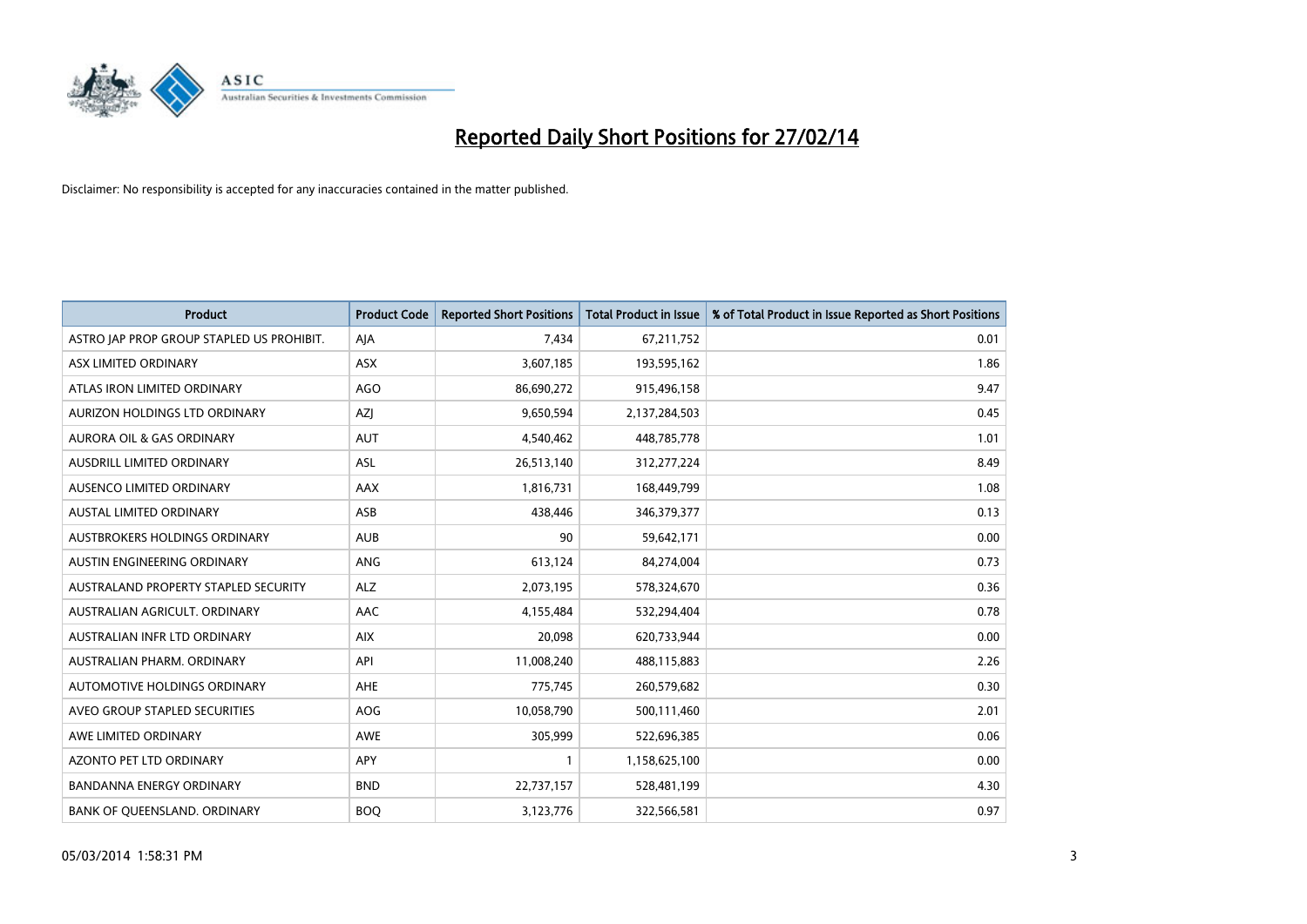

| <b>Product</b>                         | <b>Product Code</b> | <b>Reported Short Positions</b> | <b>Total Product in Issue</b> | % of Total Product in Issue Reported as Short Positions |
|----------------------------------------|---------------------|---------------------------------|-------------------------------|---------------------------------------------------------|
| <b>BANNERMAN RESOURCES ORDINARY</b>    | <b>BMN</b>          | 419.120                         | 322,885,298                   | 0.13                                                    |
| <b>BASE RES LIMITED ORDINARY</b>       | <b>BSE</b>          | 6,814,380                       | 561,840,029                   | 1.21                                                    |
| BATHURST RES LTD. ORDINARY             | <b>BRL</b>          | 15,637,019                      | 821,457,725                   | 1.90                                                    |
| <b>BC IRON LIMITED ORDINARY</b>        | <b>BCI</b>          | 91,027                          | 123,928,630                   | 0.07                                                    |
| BEACH ENERGY LIMITED ORDINARY          | <b>BPT</b>          | 17,595,170                      | 1,278,348,742                 | 1.38                                                    |
| BEADELL RESOURCE LTD ORDINARY          | <b>BDR</b>          | 38,233,690                      | 790,777,280                   | 4.83                                                    |
| <b>BEGA CHEESE LTD ORDINARY</b>        | <b>BGA</b>          | 59,359                          | 152,245,802                   | 0.04                                                    |
| BENDIGO AND ADELAIDE ORDINARY          | <b>BEN</b>          | 11,292,134                      | 410,010,013                   | 2.75                                                    |
| BENITEC BIOPHARMA ORDINARY             | <b>BLT</b>          | 1,170                           | 85,365,991                    | 0.00                                                    |
| BENTHAM IMF LTD ORDINARY               | <b>IMF</b>          | 3,798,935                       | 164,380,143                   | 2.31                                                    |
| BERKELEY RESOURCES ORDINARY            | <b>BKY</b>          | 31,000                          | 180,361,323                   | 0.02                                                    |
| BETASHARES ASX RES ETF UNITS           | <b>ORE</b>          | 517,432                         | 3,020,814                     | 17.13                                                   |
| <b>BHP BILLITON LIMITED ORDINARY</b>   | <b>BHP</b>          | 8,331,151                       | 3,211,691,105                 | 0.26                                                    |
| <b>BILLABONG ORDINARY</b>              | <b>BBG</b>          | 12,025,971                      | 809,998,300                   | 1.48                                                    |
| <b>BILLABONG RTS11-MAR-14FORUS</b>     | <b>BBGR</b>         | 919.809                         | 180,273,753                   | 0.51                                                    |
| <b>BLACKMORES LIMITED ORDINARY</b>     | <b>BKL</b>          | 9,129                           | 17,046,032                    | 0.05                                                    |
| BLACKTHORN RESOURCES ORD US PROHIBITED | <b>BTR</b>          | 415,802                         | 164,285,950                   | 0.25                                                    |
| BLUESCOPE STEEL LTD ORDINARY           | <b>BSL</b>          | 6,855,546                       | 558,733,728                   | 1.23                                                    |
| <b>BOART LONGYEAR ORDINARY</b>         | <b>BLY</b>          | 44,483,454                      | 461,163,412                   | 9.65                                                    |
| <b>BOOM LOGISTICS ORDINARY</b>         | <b>BOL</b>          | 149,999                         | 474,868,764                   | 0.03                                                    |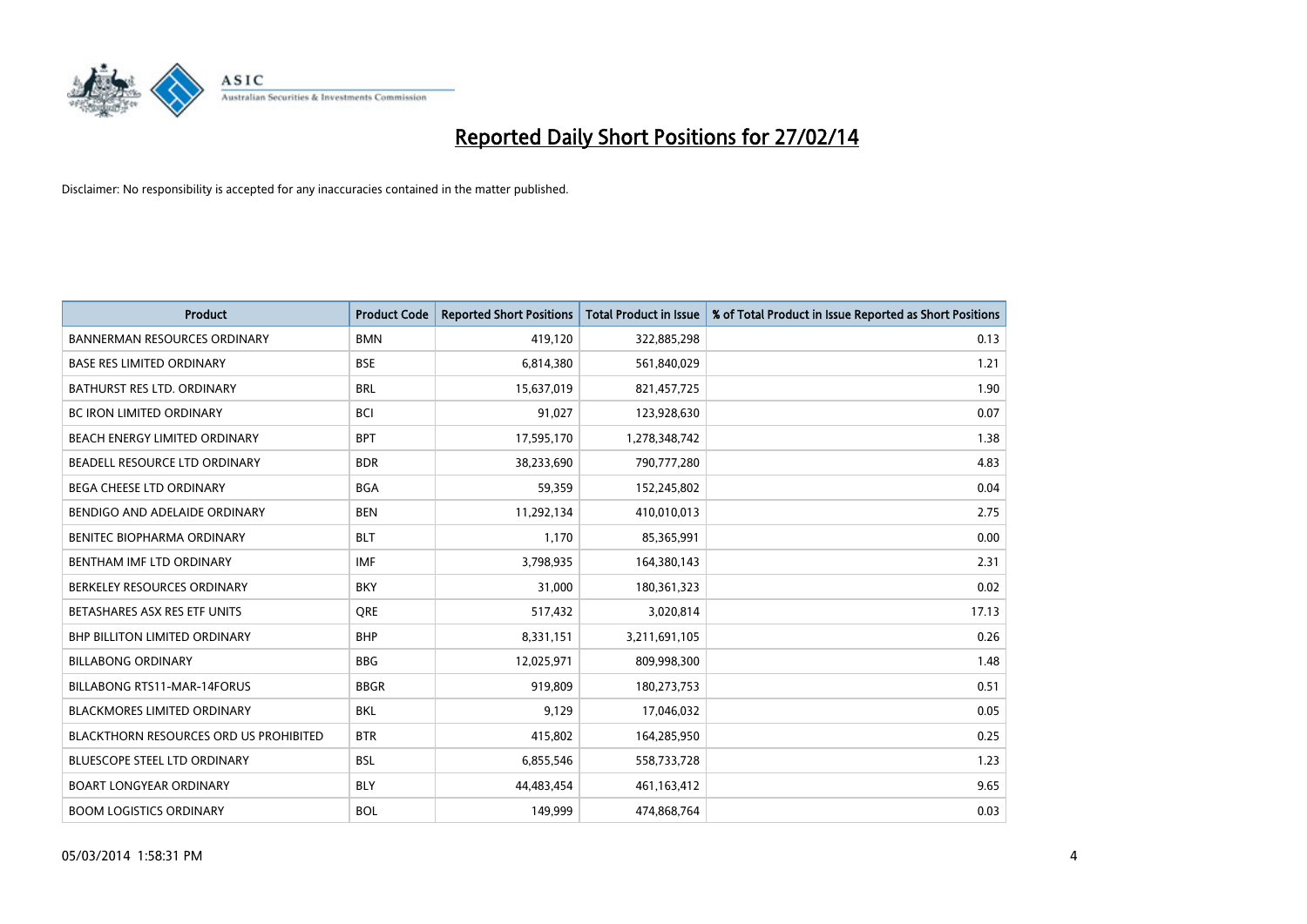

| Product                                 | <b>Product Code</b> | <b>Reported Short Positions</b> | <b>Total Product in Issue</b> | % of Total Product in Issue Reported as Short Positions |
|-----------------------------------------|---------------------|---------------------------------|-------------------------------|---------------------------------------------------------|
| <b>BORAL LIMITED, ORDINARY</b>          | <b>BLD</b>          | 39,804,620                      | 778,739,826                   | 5.11                                                    |
| <b>BRADKEN LIMITED ORDINARY</b>         | <b>BKN</b>          | 21,116,514                      | 169,240,662                   | 12.48                                                   |
| <b>BRAMBLES LIMITED ORDINARY</b>        | <b>BXB</b>          | 1,844,500                       | 1,562,081,651                 | 0.12                                                    |
| BREVILLE GROUP LTD ORDINARY             | <b>BRG</b>          | 2,594,452                       | 130,095,322                   | 1.99                                                    |
| <b>BRICKWORKS LIMITED ORDINARY</b>      | <b>BKW</b>          | 63,836                          | 148,038,996                   | 0.04                                                    |
| BT INVESTMENT MNGMNT ORDINARY           | <b>BTT</b>          | 585,176                         | 282,727,073                   | 0.21                                                    |
| <b>BURU ENERGY ORDINARY</b>             | <b>BRU</b>          | 13,495,931                      | 298,505,530                   | 4.52                                                    |
| <b>BWP TRUST ORDINARY UNITS</b>         | <b>BWP</b>          | 3,677,763                       | 627,165,919                   | 0.59                                                    |
| CABCHARGE AUSTRALIA ORDINARY            | CAB                 | 10,672,302                      | 120,430,683                   | 8.86                                                    |
| CALTEX AUSTRALIA ORDINARY               | <b>CTX</b>          | 1,719,025                       | 270,000,000                   | 0.64                                                    |
| CAPE LAMBERT RES LTD ORDINARY           | <b>CFE</b>          | 19,764                          | 665,138,887                   | 0.00                                                    |
| <b>CARDNO LIMITED ORDINARY</b>          | CDD                 | 6,693,725                       | 146,779,250                   | 4.56                                                    |
| <b>CARINDALE PROPERTY UNIT</b>          | <b>CDP</b>          | 395                             | 70,000,000                    | 0.00                                                    |
| CARNARVON PETROLEUM ORDINARY            | <b>CVN</b>          | 12,220                          | 986,565,952                   | 0.00                                                    |
| CARSALES.COM LTD ORDINARY               | <b>CRZ</b>          | 7,321,327                       | 237,773,965                   | 3.08                                                    |
| <b>CASH CONVERTERS ORDINARY</b>         | CCV                 | 8,847,173                       | 426,302,767                   | 2.08                                                    |
| CEDAR WOODS PROP. ORDINARY              | <b>CWP</b>          | 53,954                          | 73,732,683                    | 0.07                                                    |
| CENTRAL PETROLEUM ORDINARY              | <b>CTP</b>          | 807,133                         | 309,219,473                   | 0.26                                                    |
| <b>CERAMIC FUEL CELLS ORDINARY</b>      | <b>CFU</b>          | 4,058                           | 1,751,724,324                 | 0.00                                                    |
| CFS RETAIL TRUST GRP STAPLED SECURITIES | <b>CFX</b>          | 62,761,167                      | 3,018,050,810                 | 2.08                                                    |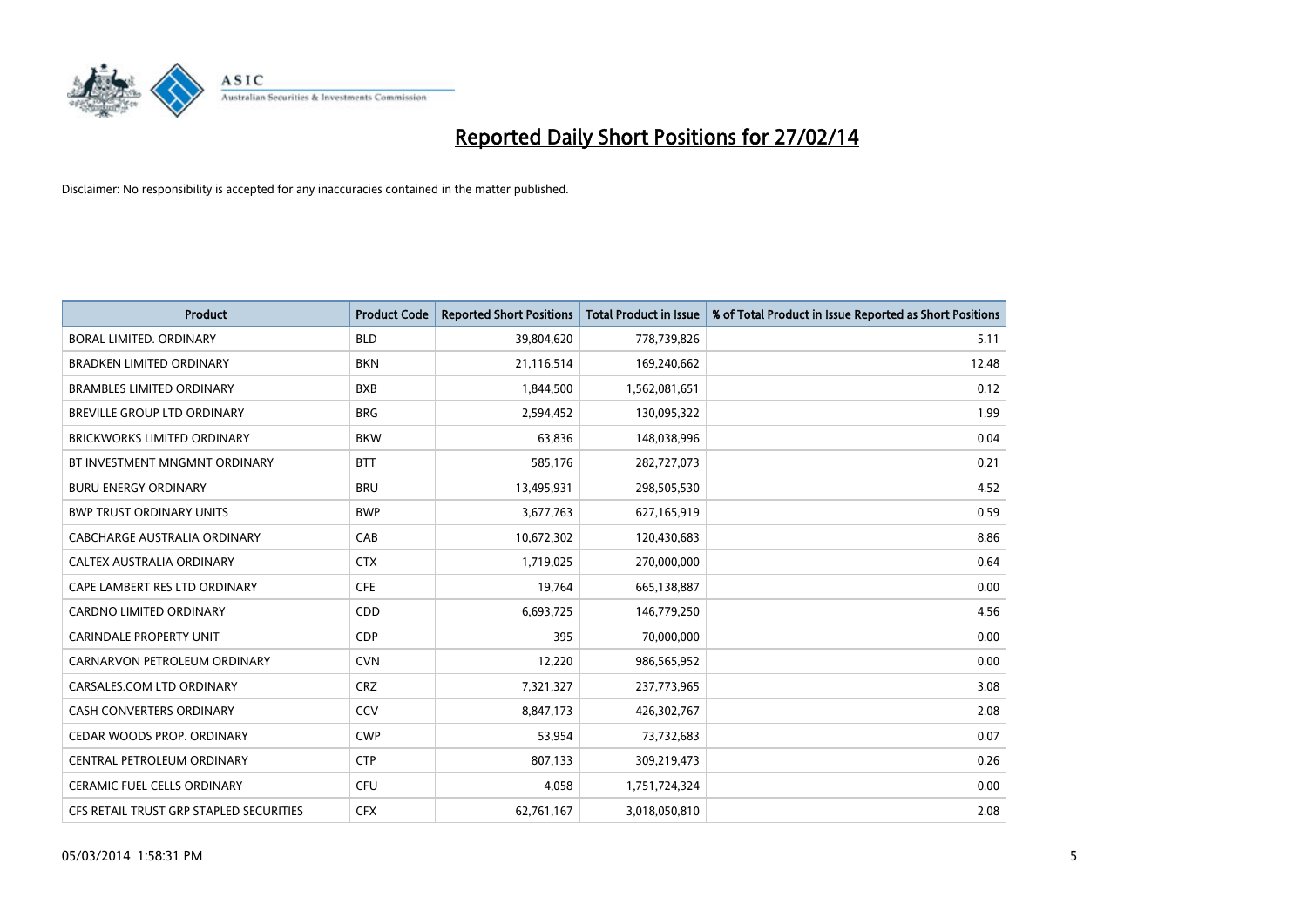

| <b>Product</b>                          | <b>Product Code</b> | <b>Reported Short Positions</b> | <b>Total Product in Issue</b> | % of Total Product in Issue Reported as Short Positions |
|-----------------------------------------|---------------------|---------------------------------|-------------------------------|---------------------------------------------------------|
| CHALLENGER DIV.PRO. STAPLED UNITS       | <b>CDI</b>          | 35,454                          | 214,101,013                   | 0.02                                                    |
| <b>CHALLENGER LIMITED ORDINARY</b>      | <b>CGF</b>          | 1,083,663                       | 530,862,585                   | 0.20                                                    |
| CHARTER HALL GROUP STAPLED US PROHIBIT. | <b>CHC</b>          | 382,910                         | 309,358,198                   | 0.12                                                    |
| <b>CHARTER HALL RETAIL UNITS</b>        | <b>COR</b>          | 11,109,446                      | 365,082,785                   | 3.04                                                    |
| <b>CHORUS LIMITED ORDINARY</b>          | <b>CNU</b>          | 364,554                         | 396,369,767                   | 0.09                                                    |
| CITIGOLD CORP LTD ORDINARY              | <b>CTO</b>          | 153,427                         | 1,495,764,906                 | 0.01                                                    |
| CLINUVEL PHARMACEUT. ORDINARY           | <b>CUV</b>          | 600                             | 38,217,038                    | 0.00                                                    |
| COAL OF AFRICA LTD ORDINARY             | <b>CZA</b>          | 426                             | 1,048,368,613                 | 0.00                                                    |
| <b>COALSPUR MINES LTD ORDINARY</b>      | <b>CPL</b>          | 7,261,291                       | 641,394,435                   | 1.13                                                    |
| <b>COBAR CONSOLIDATED ORDINARY</b>      | CCU                 | 100,000                         | 329,715,353                   | 0.03                                                    |
| COCA-COLA AMATIL ORDINARY               | <b>CCL</b>          | 16,015,162                      | 763,590,249                   | 2.10                                                    |
| <b>COCHLEAR LIMITED ORDINARY</b>        | <b>COH</b>          | 9,428,515                       | 57,062,020                    | 16.52                                                   |
| <b>COCKATOO COAL ORDINARY</b>           | <b>COK</b>          | 167,987                         | 4,514,548,852                 | 0.00                                                    |
| <b>CODAN LIMITED ORDINARY</b>           | <b>CDA</b>          | 596,503                         | 176,969,924                   | 0.34                                                    |
| <b>COFFEY INTERNATIONAL ORDINARY</b>    | <b>COF</b>          | 18,923                          | 255,833,165                   | 0.01                                                    |
| <b>COKAL LTD ORDINARY</b>               | <b>CKA</b>          | 13,650                          | 471,103,926                   | 0.00                                                    |
| <b>COLLECTION HOUSE ORDINARY</b>        | <b>CLH</b>          | 1,899,131                       | 128,969,148                   | 1.47                                                    |
| COMMONWEALTH BANK. ORDINARY             | <b>CBA</b>          | 10,687,180                      | 1,611,928,836                 | 0.66                                                    |
| <b>COMMONWEALTH PROP ORDINARY UNITS</b> | <b>CPA</b>          | 10,540,089                      | 2,347,003,413                 | 0.45                                                    |
| <b>COMPASS RESOURCES ORDINARY</b>       | <b>CMR</b>          | 7,472                           | 1,403,744,100                 | 0.00                                                    |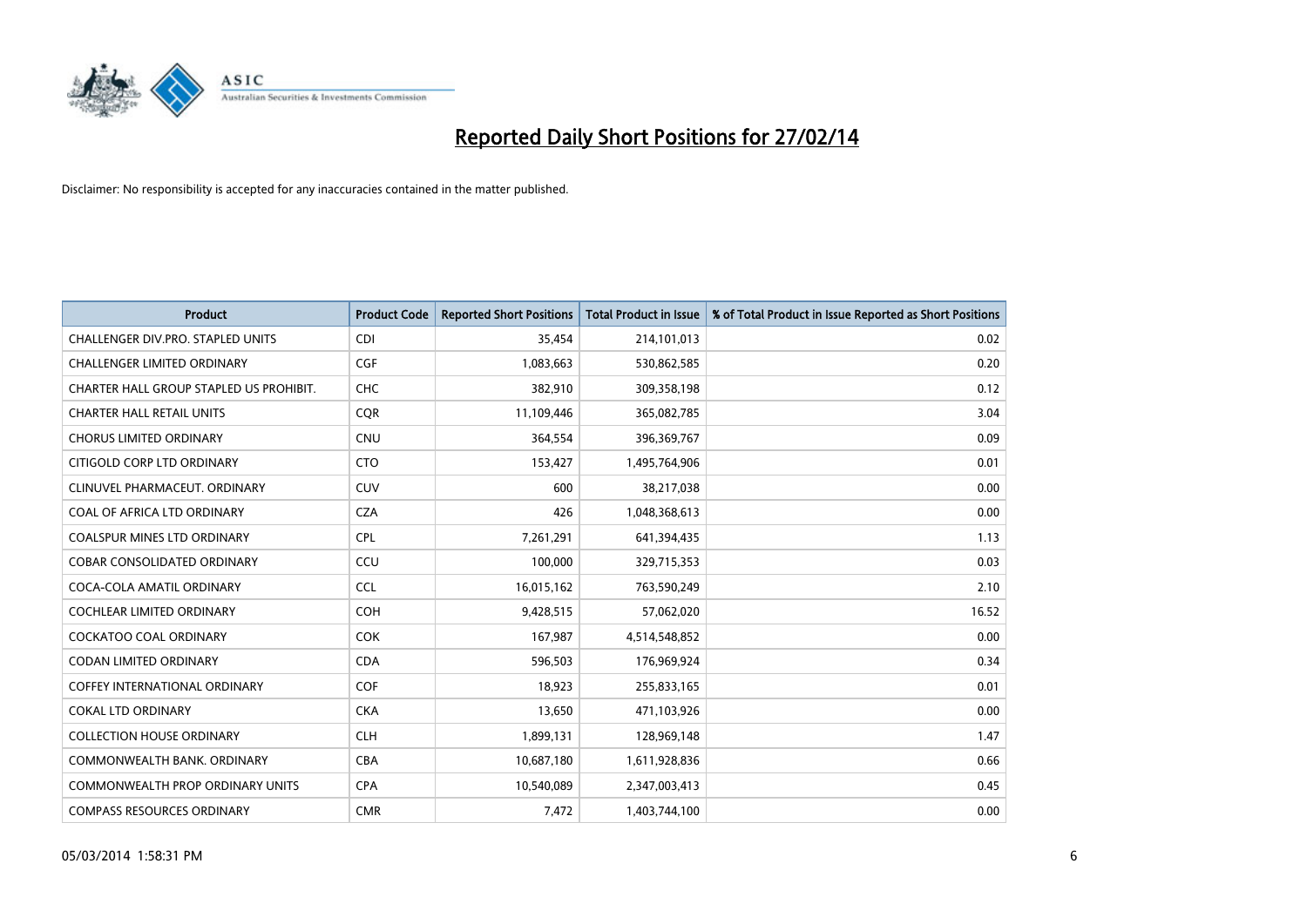

| Product                                 | <b>Product Code</b> | <b>Reported Short Positions</b> | <b>Total Product in Issue</b> | % of Total Product in Issue Reported as Short Positions |
|-----------------------------------------|---------------------|---------------------------------|-------------------------------|---------------------------------------------------------|
| <b>COMPUTERSHARE LTD ORDINARY</b>       | <b>CPU</b>          | 10,971,233                      | 556,203,079                   | 1.97                                                    |
| COOPER ENERGY LTD ORDINARY              | <b>COE</b>          | 220,357                         | 329,235,509                   | 0.07                                                    |
| <b>CORP TRAVEL LIMITED ORDINARY</b>     | <b>CTD</b>          | 96,430                          | 89,890,762                    | 0.11                                                    |
| COVER-MORE GRP LTD ORDINARY             | <b>CVO</b>          | 1,302,383                       | 317,750,000                   | 0.41                                                    |
| <b>CREDIT CORP GROUP ORDINARY</b>       | <b>CCP</b>          | 137,598                         | 46,131,882                    | 0.30                                                    |
| <b>CROMWELL PROP STAPLED SECURITIES</b> | <b>CMW</b>          | 16,694,598                      | 1,724,697,156                 | 0.97                                                    |
| <b>CROWE HORWATH AUS ORDINARY</b>       | <b>CRH</b>          | 751,323                         | 273,005,429                   | 0.28                                                    |
| CROWN RESORTS LTD ORDINARY              | <b>CWN</b>          | 4,151,054                       | 728,394,185                   | 0.57                                                    |
| <b>CSG LIMITED ORDINARY</b>             | CSV                 | 707                             | 278,973,075                   | 0.00                                                    |
| <b>CSL LIMITED ORDINARY</b>             | <b>CSL</b>          | 861,551                         | 484,113,980                   | 0.18                                                    |
| <b>CSR LIMITED ORDINARY</b>             | <b>CSR</b>          | 14,768,262                      | 506,000,315                   | 2.92                                                    |
| <b>CUDECO LIMITED ORDINARY</b>          | CDU                 | 8,076,294                       | 234,033,408                   | 3.45                                                    |
| DART ENERGY LTD ORDINARY                | <b>DTE</b>          | 4,685,588                       | 1,108,752,733                 | 0.42                                                    |
| DATA#3 LIMITED ORDINARY                 | <b>DTL</b>          | 205,040                         | 153,974,950                   | 0.13                                                    |
| DAVID JONES LIMITED ORDINARY            | <b>DJS</b>          | 35,041,699                      | 537,137,845                   | 6.52                                                    |
| DECMIL GROUP LIMITED ORDINARY           | <b>DCG</b>          | 2,865,707                       | 168,657,794                   | 1.70                                                    |
| DEEP YELLOW LIMITED ORDINARY            | DYL                 | 10,002                          | 1,614,056,807                 | 0.00                                                    |
| DEVINE LIMITED ORDINARY                 | <b>DVN</b>          | 10,000                          | 158,730,556                   | 0.01                                                    |
| DEXUS PROPERTY GROUP STAPLED UNITS      | <b>DXS</b>          | 11,426,763                      | 5,175,679,451                 | 0.22                                                    |
| DICK SMITH HLDGS ORDINARY               | <b>DSH</b>          | 10,178,831                      | 236,511,364                   | 4.30                                                    |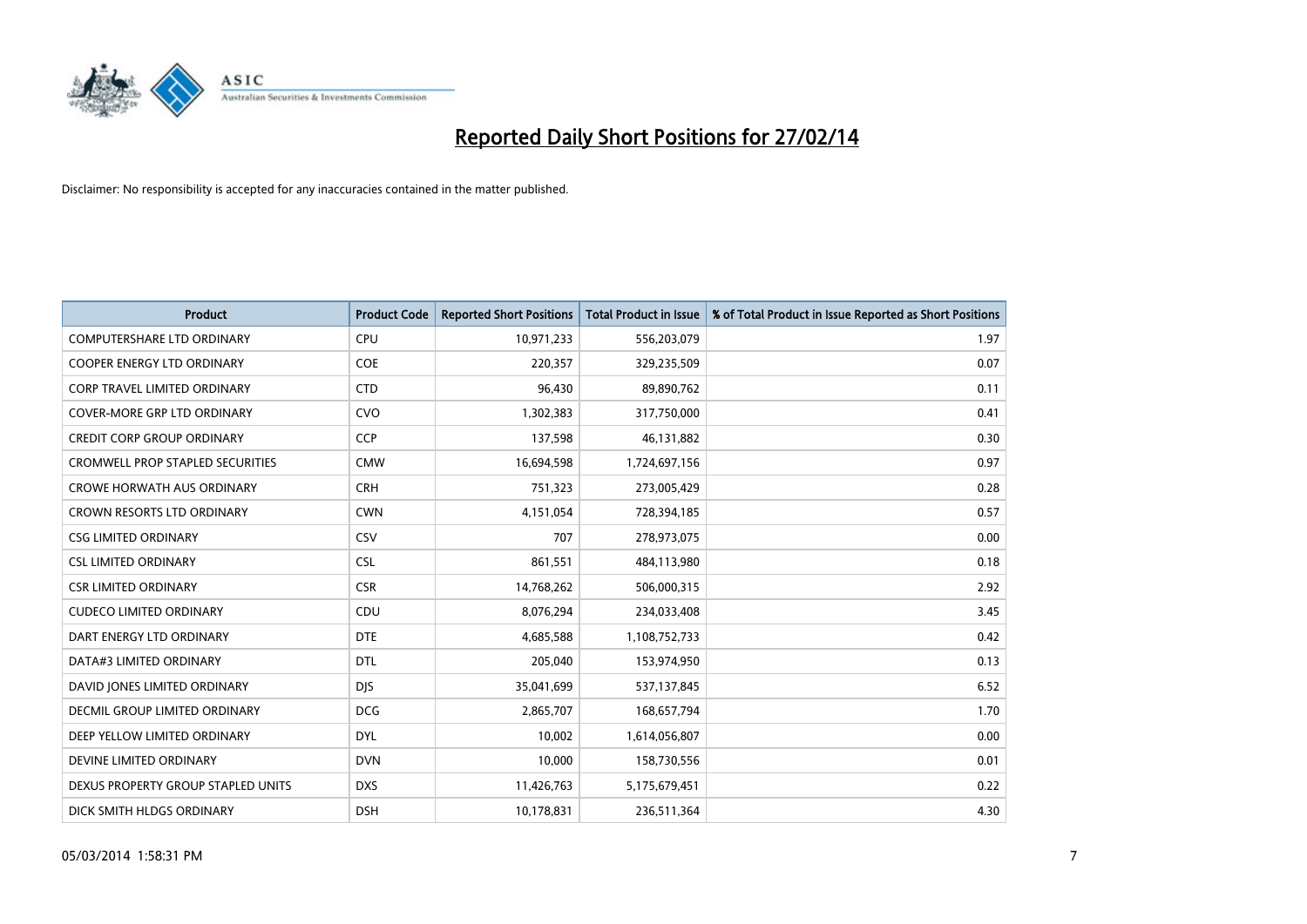

| <b>Product</b>                       | <b>Product Code</b> | <b>Reported Short Positions</b> | <b>Total Product in Issue</b> | % of Total Product in Issue Reported as Short Positions |
|--------------------------------------|---------------------|---------------------------------|-------------------------------|---------------------------------------------------------|
| DISCOVERY METALS LTD ORDINARY        | <b>DML</b>          | 4,633,932                       | 560,034,418                   | 0.83                                                    |
| DOMINO PIZZA ENTERPR ORDINARY        | <b>DMP</b>          | 1,802,227                       | 85,915,713                    | 2.10                                                    |
| DONACO INTERNATIONAL ORDINARY        | <b>DNA</b>          | 1,022,775                       | 401,051,771                   | 0.26                                                    |
| DORAY MINERALS LTD ORDINARY          | <b>DRM</b>          | 7,963                           | 163,326,768                   | 0.00                                                    |
| DOWNER EDI LIMITED ORDINARY          | <b>DOW</b>          | 15,346,119                      | 434,734,970                   | 3.53                                                    |
| DRAGON MINING LTD ORDINARY           | <b>DRA</b>          | 50,000                          | 88,840,613                    | 0.06                                                    |
| DRILLSEARCH ENERGY ORDINARY          | <b>DLS</b>          | 13,728,538                      | 432,965,895                   | 3.17                                                    |
| DUET GROUP STAPLED US PROHIBIT.      | <b>DUE</b>          | 17,083,871                      | 1,296,528,384                 | 1.32                                                    |
| DULUXGROUP LIMITED ORDINARY          | <b>DLX</b>          | 497,120                         | 381,093,950                   | 0.13                                                    |
| <b>DWS LTD ORDINARY</b>              | <b>DWS</b>          | 5,793                           | 132,362,763                   | 0.00                                                    |
| ECHO ENTERTAINMENT ORDINARY          | <b>EGP</b>          | 22,600,083                      | 825,672,730                   | 2.74                                                    |
| <b>ELDERS LIMITED ORDINARY</b>       | <b>ELD</b>          | 19,776,311                      | 455,013,329                   | 4.35                                                    |
| ELEMENTAL MINERALS ORDINARY          | <b>ELM</b>          | 469,699                         | 303,263,391                   | 0.15                                                    |
| <b>EMECO HOLDINGS ORDINARY</b>       | <b>EHL</b>          | 13,160,642                      | 599,675,707                   | 2.19                                                    |
| <b>ENDEAVOUR MIN CORP CDI 1:1</b>    | <b>EVR</b>          | 94,358                          | 76,697,439                    | 0.12                                                    |
| <b>ENERGY RESOURCES ORDINARY 'A'</b> | ERA                 | 11,674,269                      | 517,725,062                   | 2.25                                                    |
| <b>ENERGY WORLD CORPOR. ORDINARY</b> | <b>EWC</b>          | 58,641,632                      | 1,734,166,672                 | 3.38                                                    |
| ENVESTRA LIMITED ORDINARY            | <b>ENV</b>          | 422,121                         | 1,796,808,474                 | 0.02                                                    |
| EQUATORIAL RES LTD ORDINARY          | EQX                 | 2,009                           | 122,185,353                   | 0.00                                                    |
| ERM POWER LIMITED ORDINARY           | EPW                 | 503,820                         | 238,714,606                   | 0.21                                                    |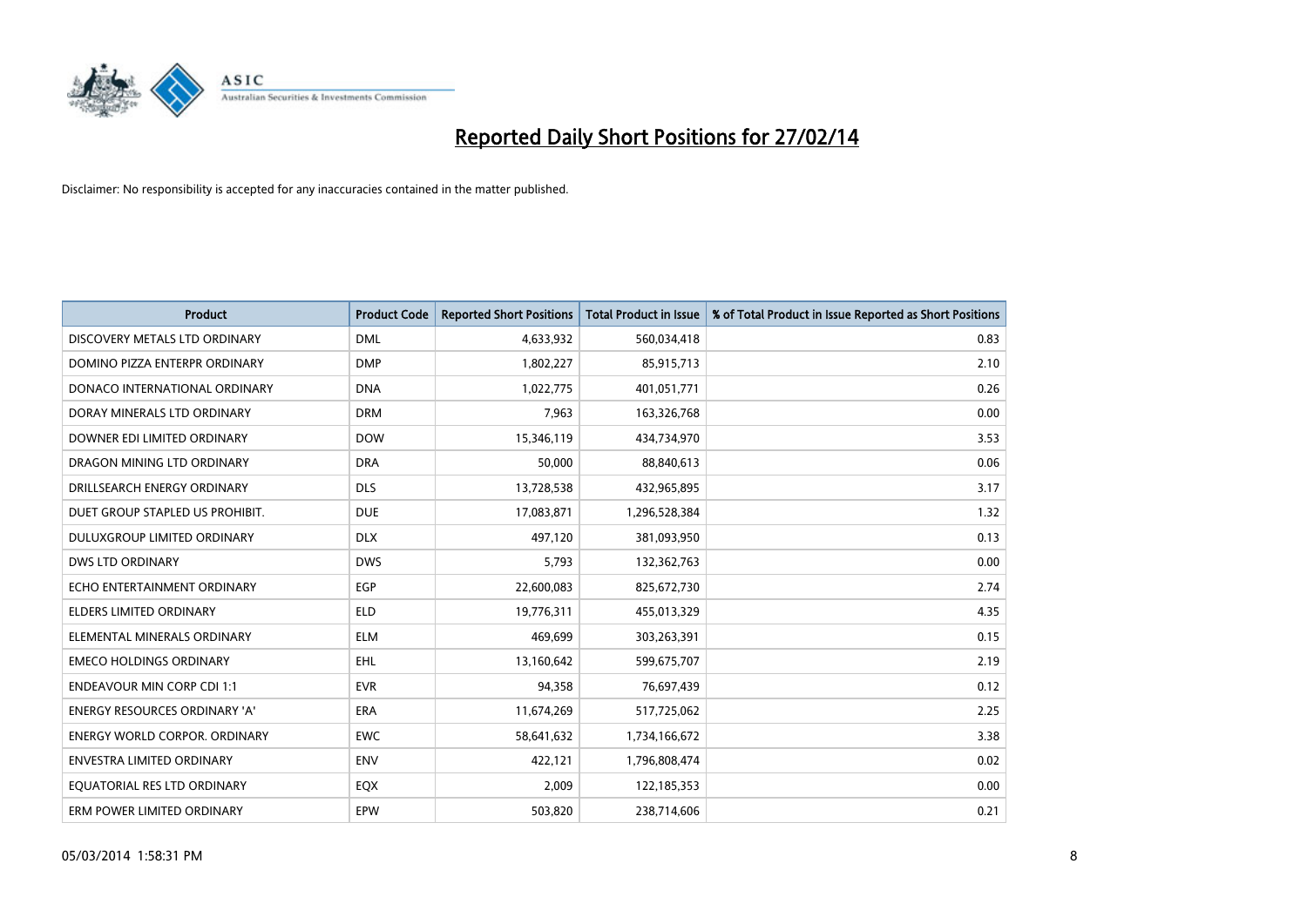

| <b>Product</b>                         | <b>Product Code</b> | <b>Reported Short Positions</b> | <b>Total Product in Issue</b> | % of Total Product in Issue Reported as Short Positions |
|----------------------------------------|---------------------|---------------------------------|-------------------------------|---------------------------------------------------------|
| ESERVGLOBAL LIMITED ORDINARY           | ESV                 | 3,000,000                       | 253,545,997                   | 1.18                                                    |
| ETHANE PIPELINE STAPLED SECURITIES     | <b>EPX</b>          | 10,000                          | 69,302,275                    | 0.01                                                    |
| EVOLUTION MINING LTD ORDINARY          | <b>EVN</b>          | 29,806,332                      | 708,652,367                   | 4.21                                                    |
| FAIRFAX MEDIA LTD ORDINARY             | <b>FXJ</b>          | 192,665,563                     | 2,351,955,725                 | 8.19                                                    |
| <b>FANTASTIC HOLDINGS ORDINARY</b>     | <b>FAN</b>          | 19,206                          | 103,068,398                   | 0.02                                                    |
| <b>FAR LTD ORDINARY</b>                | <b>FAR</b>          | 32,670,208                      | 2,499,846,742                 | 1.31                                                    |
| FEDERATION CNTRES ORD/UNIT STAPLED SEC | FDC                 | 5,214,574                       | 1,427,641,565                 | 0.37                                                    |
| FISHER & PAYKEL H. ORDINARY            | <b>FPH</b>          | 1,532,729                       | 551,007,043                   | 0.28                                                    |
| FLEETWOOD CORP ORDINARY                | <b>FWD</b>          | 2,392,149                       | 60,522,619                    | 3.95                                                    |
| FLETCHER BUILDING ORDINARY             | <b>FBU</b>          | 1,379,738                       | 687,854,788                   | 0.20                                                    |
| FLEXIGROUP LIMITED ORDINARY            | FXL                 | 1,171,230                       | 304,096,060                   | 0.39                                                    |
| FLIGHT CENTRE TRAVEL ORDINARY          | <b>FLT</b>          | 5,886,894                       | 100,543,059                   | 5.86                                                    |
| FLINDERS MINES LTD ORDINARY            | <b>FMS</b>          | 4,254,893                       | 1,826,866,748                 | 0.23                                                    |
| <b>FOCUS MINERALS LTD ORDINARY</b>     | <b>FML</b>          | 10,000,000                      | 9,137,375,877                 | 0.11                                                    |
| <b>FORGE GROUP LIMITED ORDINARY</b>    | FGE                 | 4,264,315                       | 86,169,014                    | 4.95                                                    |
| FORTESCUE METALS GRP ORDINARY          | <b>FMG</b>          | 168,723,586                     | 3,113,798,151                 | 5.42                                                    |
| <b>G.U.D. HOLDINGS ORDINARY</b>        | GUD                 | 4,513,091                       | 71,241,319                    | 6.33                                                    |
| <b>G8 EDUCATION LIMITED ORDINARY</b>   | <b>GEM</b>          | 1,903,701                       | 301,705,105                   | 0.63                                                    |
| <b>GALAXY RESOURCES ORDINARY</b>       | <b>GXY</b>          | 329,458                         | 1,027,073,389                 | 0.03                                                    |
| <b>GBST HOLDINGS ORDINARY</b>          | <b>GBT</b>          | 12,073                          | 66,561,725                    | 0.02                                                    |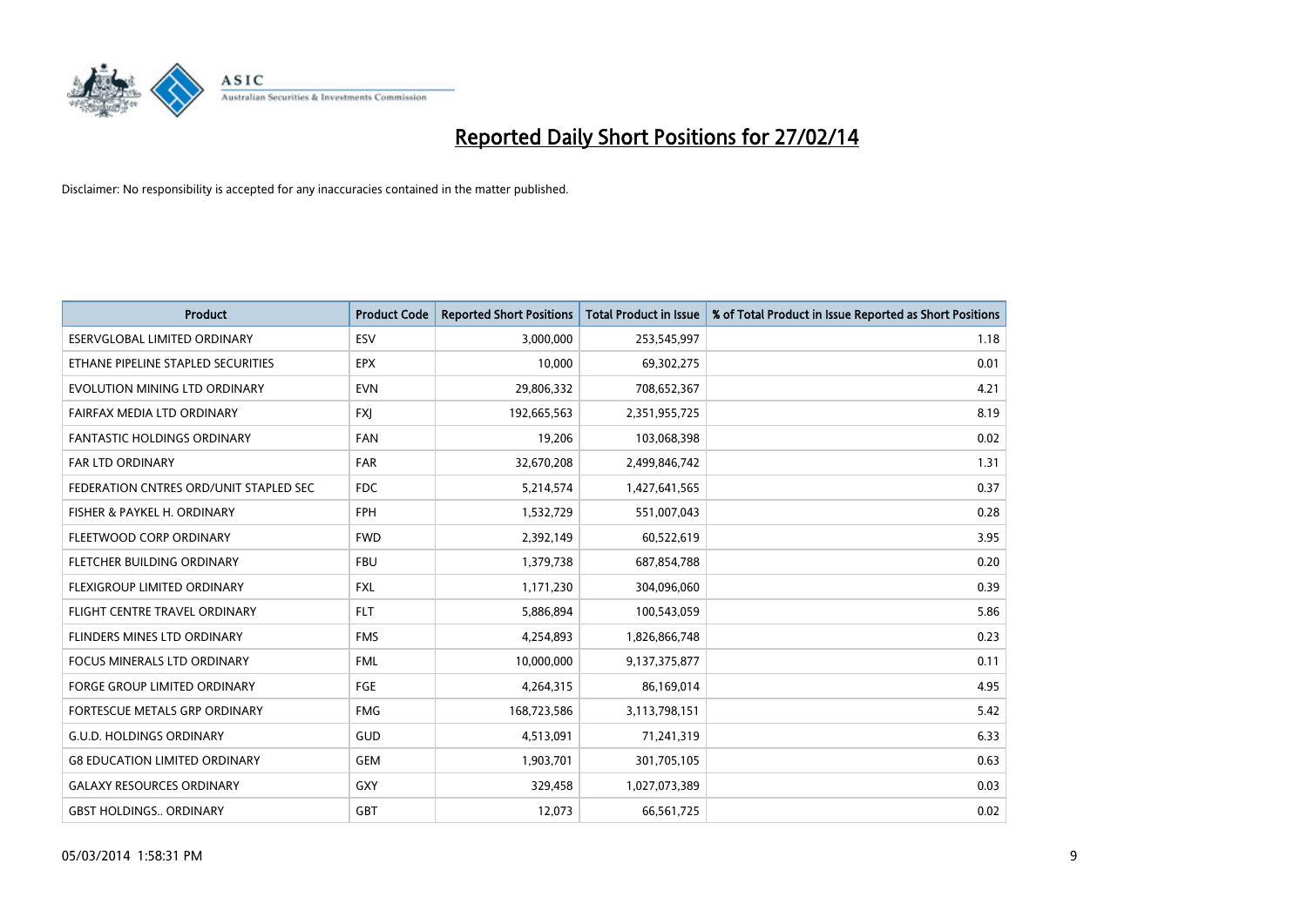

| <b>Product</b>                                   | <b>Product Code</b> | <b>Reported Short Positions</b> | <b>Total Product in Issue</b> | % of Total Product in Issue Reported as Short Positions |
|--------------------------------------------------|---------------------|---------------------------------|-------------------------------|---------------------------------------------------------|
| <b>GDI PROPERTY GRP STAPLED SECURITIES</b>       | GDI                 | 256                             | 567,575,025                   | 0.00                                                    |
| <b>GENETIC TECHNOLOGIES ORDINARY</b>             | <b>GTG</b>          | 607,500                         | 631,951,612                   | 0.10                                                    |
| <b>GEODYNAMICS LIMITED ORDINARY</b>              | <b>GDY</b>          | 850                             | 406,452,608                   | 0.00                                                    |
| GI DYNAMICS, INC CDI US PROHIBITED               | GID                 | 921,000                         | 395,856,465                   | 0.23                                                    |
| <b>GINDALBIE METALS LTD ORDINARY</b>             | <b>GBG</b>          | 46,037,430                      | 1,493,660,842                 | 3.08                                                    |
| <b>GOODMAN FIELDER, ORDINARY</b>                 | GFF                 | 49,285,110                      | 1,955,559,207                 | 2.52                                                    |
| <b>GOODMAN GROUP STAPLED</b>                     | <b>GMG</b>          | 3,054,681                       | 1,727,685,976                 | 0.18                                                    |
| <b>GPT GROUP STAPLED SEC.</b>                    | GPT                 | 2,547,118                       | 1,685,779,634                 | 0.15                                                    |
| <b>GRAINCORP LIMITED A CLASS ORDINARY</b>        | <b>GNC</b>          | 1,032,089                       | 228,855,628                   | 0.45                                                    |
| <b>GRANGE RESOURCES, ORDINARY</b>                | <b>GRR</b>          | 4,721,142                       | 1,157,097,869                 | 0.41                                                    |
| <b>GREENLAND MIN EN LTD ORDINARY</b>             | GGG                 | 2,665,574                       | 574,572,911                   | 0.46                                                    |
| <b>GROWTHPOINT PROPERTY ORD/UNIT STAPLED SEC</b> | GOZ                 | 6,637                           | 475,705,269                   | 0.00                                                    |
| <b>GRYPHON MINERALS LTD ORDINARY</b>             | GRY                 | 3,614,083                       | 400,889,282                   | 0.90                                                    |
| <b>GUILDFORD COAL LTD ORDINARY</b>               | <b>GUF</b>          | 230,759                         | 744,594,332                   | 0.03                                                    |
| <b>GUINNESS PEAT GROUP. CDI 1:1</b>              | <b>GPG</b>          | 81,925                          | 185,725,775                   | 0.04                                                    |
| <b>GUIARAT NRE COAL LTD ORDINARY</b>             | <b>GNM</b>          | 394,950                         | 3,139,388,006                 | 0.01                                                    |
| <b>GWA GROUP LTD ORDINARY</b>                    | GWA                 | 8,731,750                       | 306,533,770                   | 2.85                                                    |
| <b>HARVEY NORMAN ORDINARY</b>                    | <b>HVN</b>          | 57,959,816                      | 1,062,316,784                 | 5.46                                                    |
| <b>HENDERSON GROUP CDI 1:1</b>                   | <b>HGG</b>          | 687,142                         | 664,031,107                   | 0.10                                                    |
| HFA HOLDINGS LIMITED ORDINARY                    | <b>HFA</b>          | 3,809                           | 118,738,157                   | 0.00                                                    |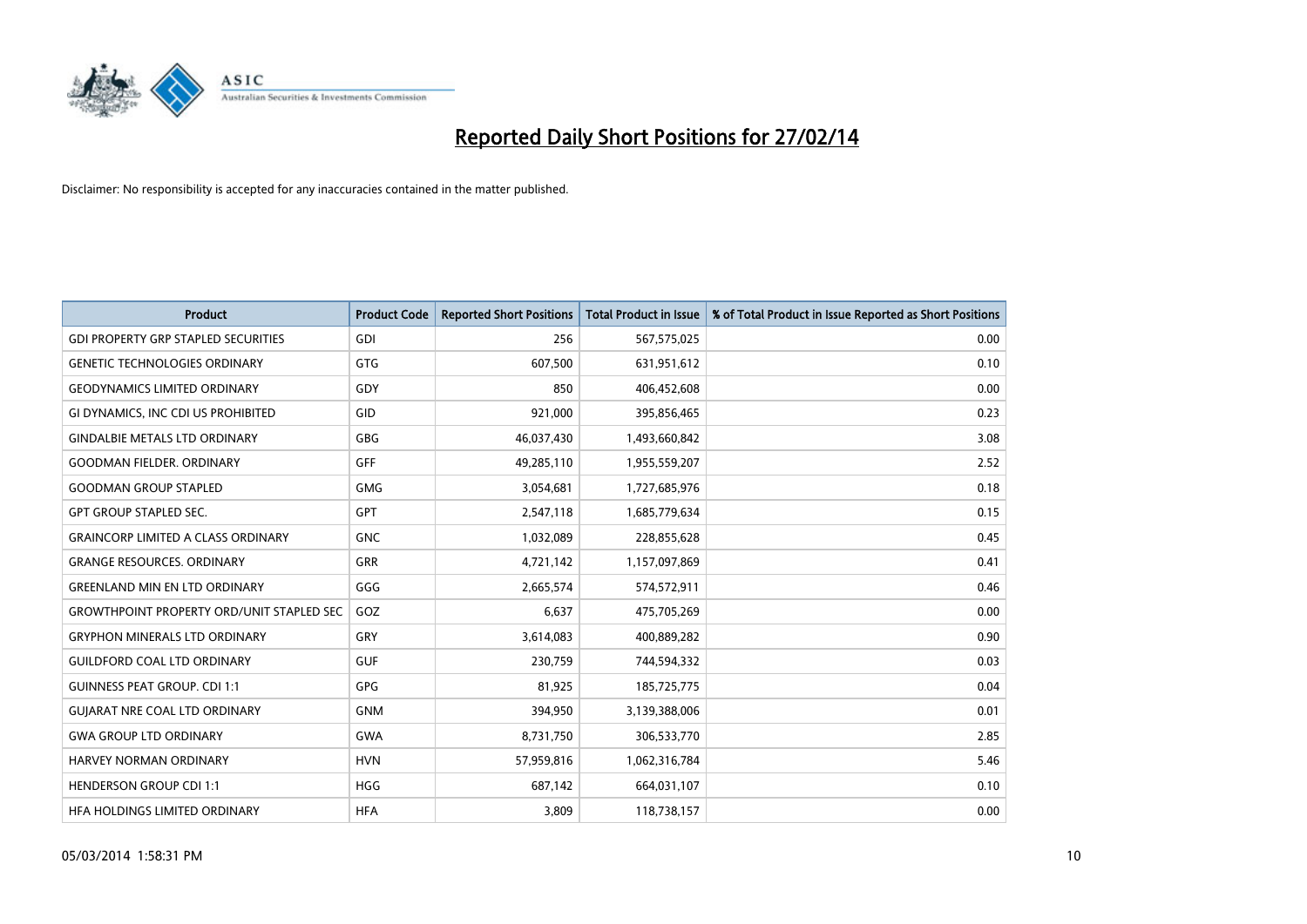

| <b>Product</b>                                | <b>Product Code</b> | <b>Reported Short Positions</b> | <b>Total Product in Issue</b> | % of Total Product in Issue Reported as Short Positions |
|-----------------------------------------------|---------------------|---------------------------------|-------------------------------|---------------------------------------------------------|
| <b>HIGHLANDS PACIFIC ORDINARY</b>             | <b>HIG</b>          | 10,001                          | 854,261,346                   | 0.00                                                    |
| HILLGROVE RES LTD ORDINARY                    | <b>HGO</b>          | 475,339                         | 1,179,889,221                 | 0.04                                                    |
| <b>HILLS LTD ORDINARY</b>                     | <b>HIL</b>          | 500,031                         | 236,619,450                   | 0.21                                                    |
| HORIZON OIL LIMITED ORDINARY                  | <b>HZN</b>          | 87,499,298                      | 1,301,147,932                 | 6.72                                                    |
| HOT CHILI LTD ORDINARY                        | <b>HCH</b>          | 10,000                          | 347,732,196                   | 0.00                                                    |
| <b>HOTEL PROPERTY STAPLED</b>                 | <b>HPI</b>          | 630,000                         | 132,870,000                   | 0.47                                                    |
| <b>ICON ENERGY LIMITED ORDINARY</b>           | <b>ICN</b>          | 2,926                           | 615,774,351                   | 0.00                                                    |
| <b>IINET LIMITED ORDINARY</b>                 | <b>IIN</b>          | 338,234                         | 161,238,847                   | 0.21                                                    |
| ILUKA RESOURCES ORDINARY                      | ILU                 | 38,365,211                      | 418,700,517                   | 9.16                                                    |
| <b>IMDEX LIMITED ORDINARY</b>                 | <b>IMD</b>          | 4,035,598                       | 210,473,188                   | 1.92                                                    |
| <b>INCITEC PIVOT ORDINARY</b>                 | IPL                 | 25,580,333                      | 1,644,919,097                 | 1.56                                                    |
| <b>INDEPENDENCE GROUP ORDINARY</b>            | <b>IGO</b>          | 5,183,688                       | 233,323,905                   | 2.22                                                    |
| <b>INDOCHINE MINING LTD ORDINARY</b>          | <b>IDC</b>          | 16.915                          | 965,200,471                   | 0.00                                                    |
| <b>INDOPHIL RESOURCES ORDINARY</b>            | <b>IRN</b>          | 1,588,631                       | 1,203,146,194                 | 0.13                                                    |
| <b>INFIGEN ENERGY STAPLED SECURITIES</b>      | <b>IFN</b>          | 3,438,214                       | 764,993,434                   | 0.45                                                    |
| <b>INSURANCE AUSTRALIA ORDINARY</b>           | <b>IAG</b>          | 2,547,622                       | 2,341,618,048                 | 0.11                                                    |
| <b>INTREPID MINES ORDINARY</b>                | <b>IAU</b>          | 17,453,834                      | 556,612,782                   | 3.14                                                    |
| <b>INVESTA OFFICE FUND STAPLED SECURITIES</b> | <b>IOF</b>          | 434,599                         | 614,047,458                   | 0.07                                                    |
| <b>INVOCARE LIMITED ORDINARY</b>              | <b>IVC</b>          | 4,930,958                       | 110,030,298                   | 4.48                                                    |
| <b>IOOF HOLDINGS LTD ORDINARY</b>             | IFL                 | 2,046,686                       | 232,118,034                   | 0.88                                                    |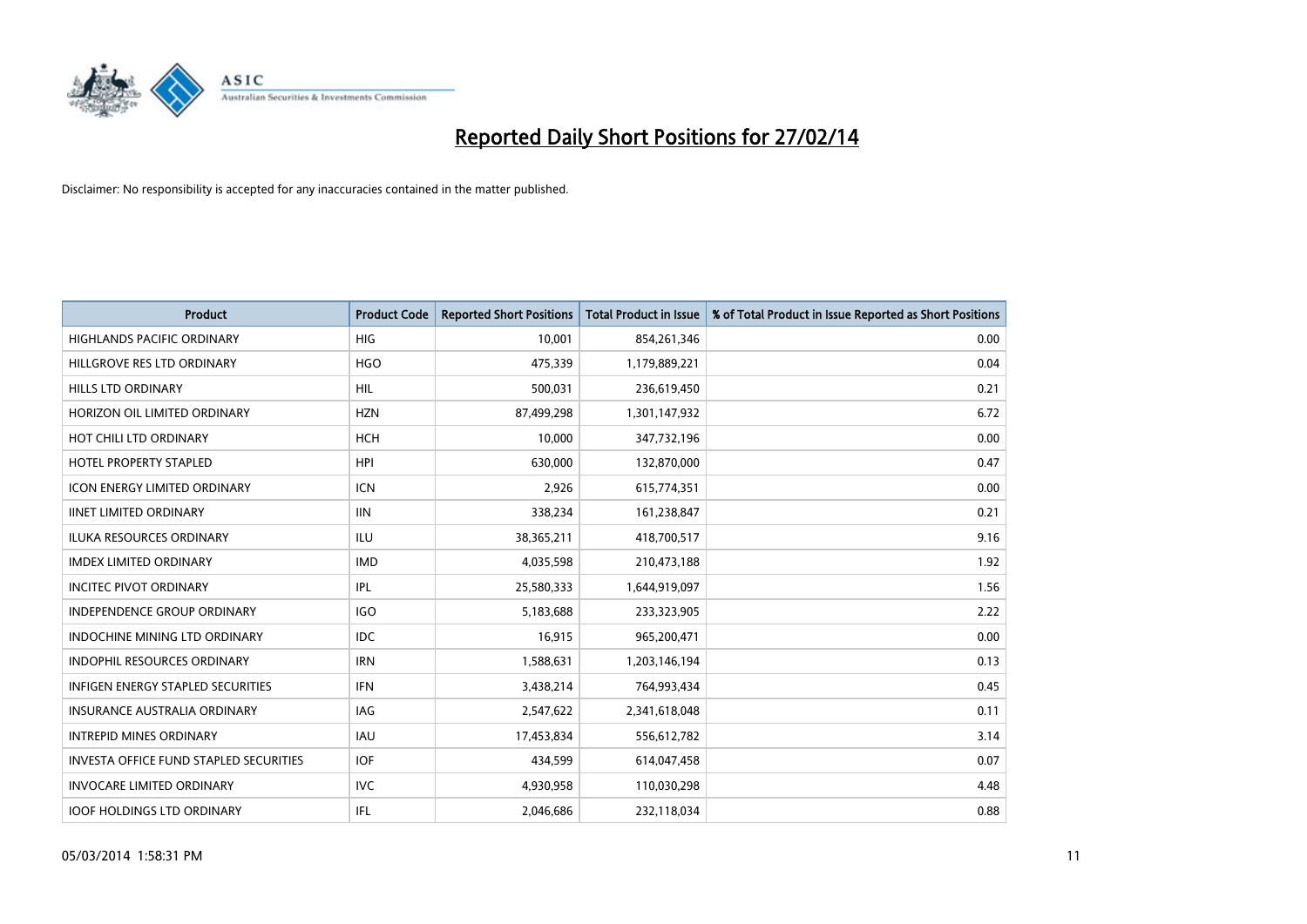

| <b>Product</b>                                  | <b>Product Code</b> | <b>Reported Short Positions</b> | <b>Total Product in Issue</b> | % of Total Product in Issue Reported as Short Positions |
|-------------------------------------------------|---------------------|---------------------------------|-------------------------------|---------------------------------------------------------|
| <b>IPROPERTY GROUP LTD ORDINARY</b>             | <b>IPP</b>          | 241,107                         | 181,398,426                   | 0.13                                                    |
| <b>IRESS LIMITED ORDINARY</b>                   | <b>IRE</b>          | 468,784                         | 158,585,126                   | 0.30                                                    |
| <b>IRON ORE HOLDINGS ORDINARY</b>               | <b>IOH</b>          | 26,197                          | 161,174,005                   | 0.02                                                    |
| <b>ISELECT LTD ORDINARY</b>                     | <b>ISU</b>          | 117,751                         | 260,889,894                   | 0.05                                                    |
| <b>IAMES HARDIE INDUST CHESS DEPOSITARY INT</b> | <b>IHX</b>          | 3,615,580                       | 443,553,132                   | 0.82                                                    |
| <b>JB HI-FI LIMITED ORDINARY</b>                | <b>JBH</b>          | 11,574,530                      | 100,381,900                   | 11.53                                                   |
| <b>KAGARA LTD ORDINARY</b>                      | KZL                 | 3,350,441                       | 798,953,117                   | 0.42                                                    |
| KAROON GAS AUSTRALIA ORDINARY                   | <b>KAR</b>          | 8,085,692                       | 255,841,581                   | 3.16                                                    |
| KATHMANDU HOLD LTD ORDINARY                     | <b>KMD</b>          | 358,075                         | 200,473,338                   | 0.18                                                    |
| <b>KBL MINING LIMITED ORDINARY</b>              | <b>KBL</b>          | 1,820                           | 393,535,629                   | 0.00                                                    |
| KINGSGATE CONSOLID. ORDINARY                    | <b>KCN</b>          | 14, 141, 018                    | 164,154,349                   | 8.61                                                    |
| KINGSROSE MINING LTD ORDINARY                   | <b>KRM</b>          | 450,332                         | 358,611,493                   | 0.13                                                    |
| LEIGHTON HOLDINGS ORDINARY                      | LEI                 | 23,514,149                      | 337,235,188                   | 6.97                                                    |
| LEND LEASE GROUP UNIT/ORD STAPLED               | <b>LLC</b>          | 8,105,759                       | 576,712,337                   | 1.41                                                    |
| LYCOPODIUM LIMITED ORDINARY                     | LYL                 | $\mathbf{1}$                    | 38,955,103                    | 0.00                                                    |
| LYNAS CORPORATION ORDINARY                      | <b>LYC</b>          | 158,314,275                     | 1,961,160,594                 | 8.07                                                    |
| <b>M2 GRP LTD ORDINARY</b>                      | <b>MTU</b>          | 10,871,062                      | 179,384,685                   | 6.06                                                    |
| <b>MACA LIMITED ORDINARY</b>                    | <b>MLD</b>          | 559,709                         | 176,476,373                   | 0.32                                                    |
| <b>MACMAHON HOLDINGS ORDINARY</b>               | <b>MAH</b>          | 562,698                         | 1,261,699,966                 | 0.04                                                    |
| MACO ATLAS ROADS GRP ORDINARY STAPLED           | <b>MOA</b>          | 10,430,894                      | 487,230,540                   | 2.14                                                    |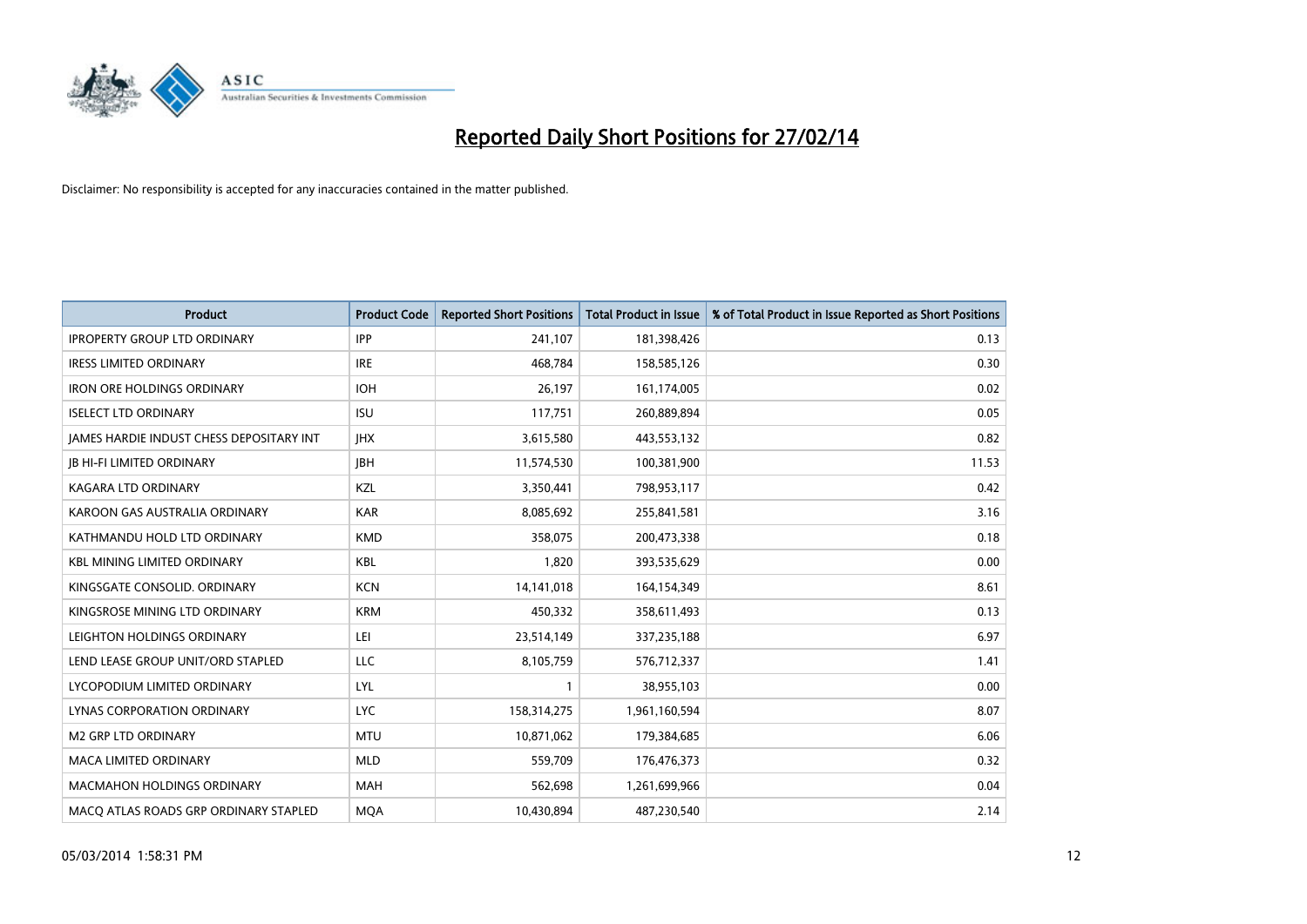

| <b>Product</b>                       | <b>Product Code</b> | <b>Reported Short Positions</b> | <b>Total Product in Issue</b> | % of Total Product in Issue Reported as Short Positions |
|--------------------------------------|---------------------|---------------------------------|-------------------------------|---------------------------------------------------------|
| MACQUARIE GROUP LTD ORDINARY         | MQG                 | 1,459,280                       | 321,074,750                   | 0.45                                                    |
| MAGELLAN FIN GRP LTD ORDINARY        | MFG                 | 1,723,804                       | 155,830,849                   | 1.11                                                    |
| <b>MATRIX C &amp; E LTD ORDINARY</b> | <b>MCE</b>          | 2,914,780                       | 94,555,428                    | 3.08                                                    |
| MAVERICK DRILLING ORDINARY           | <b>MAD</b>          | 7,492,019                       | 468,004,529                   | 1.60                                                    |
| <b>MAXITRANS INDUSTRIES ORDINARY</b> | <b>MXI</b>          | 335,523                         | 183,993,392                   | 0.18                                                    |
| MCMILLAN SHAKESPEARE ORDINARY        | <b>MMS</b>          | 601,212                         | 74,523,965                    | 0.81                                                    |
| <b>MCPHERSON'S LTD ORDINARY</b>      | <b>MCP</b>          | 58,063                          | 93,994,381                    | 0.06                                                    |
| MEDUSA MINING LTD ORDINARY           | <b>MML</b>          | 5,826,416                       | 207,794,301                   | 2.80                                                    |
| MELBOURNE IT LIMITED ORDINARY        | <b>MLB</b>          | 13,459                          | 83,659,248                    | 0.02                                                    |
| MERIDIAN ENERGY INSTALMENT RECEIPTS  | <b>MEZCA</b>        | 1,251,148                       | 1,255,413,626                 | 0.10                                                    |
| MERLIN DIAMONDS LTD ORDINARY         | <b>MED</b>          | 6,816,027                       | 212,147,063                   | 3.21                                                    |
| <b>MERMAID MARINE ORDINARY</b>       | <b>MRM</b>          | 2,514,643                       | 232,652,241                   | 1.08                                                    |
| MESOBLAST LIMITED ORDINARY           | <b>MSB</b>          | 20,124,938                      | 321,210,394                   | 6.27                                                    |
| METALS X LIMITED ORDINARY            | <b>MLX</b>          | 487,407                         | 1,655,386,110                 | 0.03                                                    |
| METCASH LIMITED ORDINARY             | <b>MTS</b>          | 108,337,908                     | 888,338,048                   | 12.20                                                   |
| MIGHTY RIVER POWER ORDINARY          | <b>MYT</b>          | 2,376,959                       | 1,400,012,517                 | 0.17                                                    |
| MINCOR RESOURCES NL ORDINARY         | <b>MCR</b>          | 2,701,161                       | 188,208,274                   | 1.44                                                    |
| MINEMAKERS LIMITED ORDINARY          | <b>MAK</b>          | 14,405                          | 247,504,006                   | 0.01                                                    |
| MINERAL DEPOSITS ORDINARY            | <b>MDL</b>          | 584,851                         | 103,538,786                   | 0.56                                                    |
| MINERAL RESOURCES. ORDINARY          | <b>MIN</b>          | 3,574,799                       | 186,312,198                   | 1.92                                                    |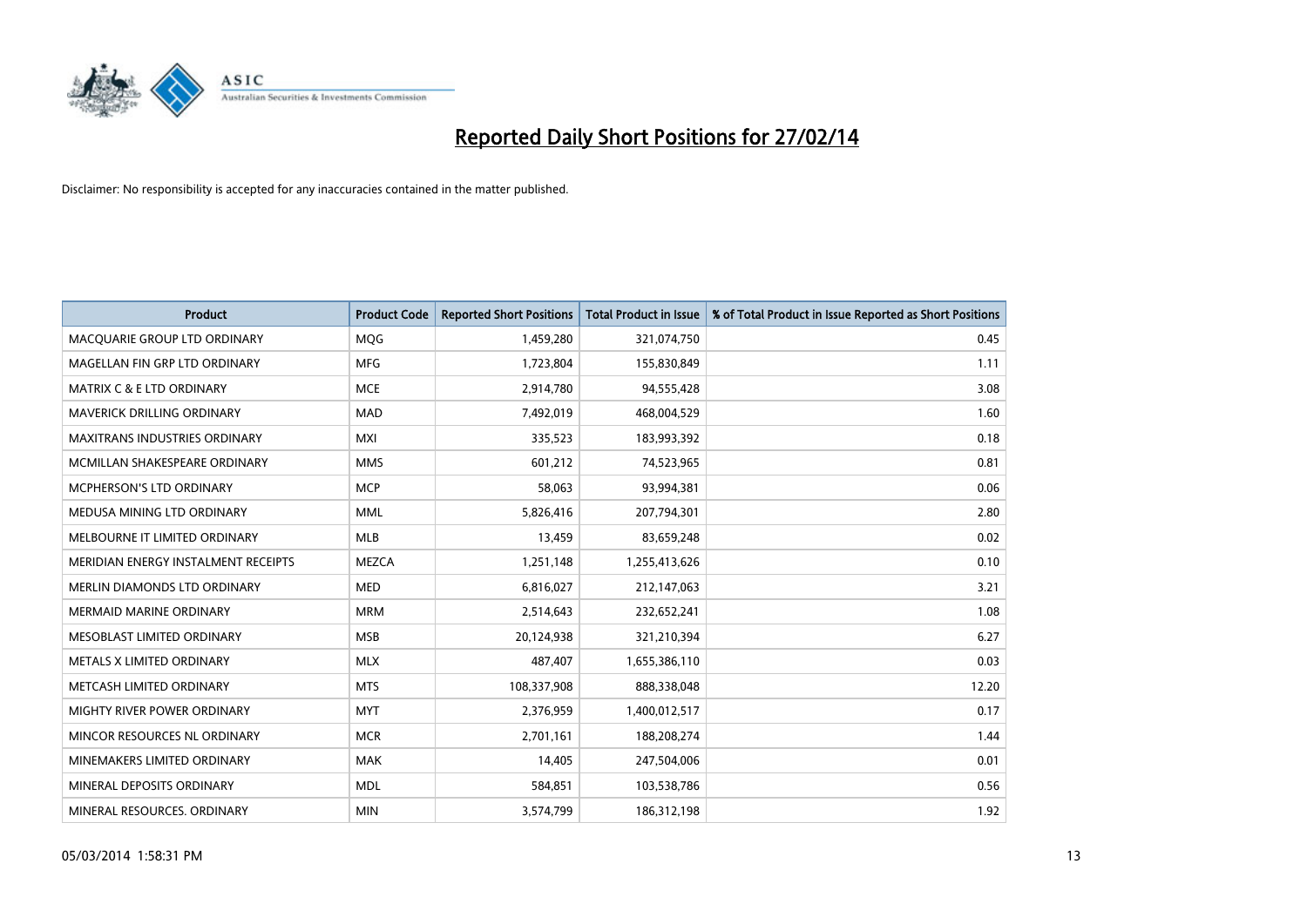

| <b>Product</b>                    | <b>Product Code</b> | <b>Reported Short Positions</b> | <b>Total Product in Issue</b> | % of Total Product in Issue Reported as Short Positions |
|-----------------------------------|---------------------|---------------------------------|-------------------------------|---------------------------------------------------------|
| MINT WIRELESS ORDINARY            | <b>MNW</b>          | 1,002,223                       | 403,872,395                   | 0.25                                                    |
| MIRABELA NICKEL LTD ORDINARY      | <b>MBN</b>          | 18,855,648                      | 876,801,147                   | 2.15                                                    |
| MIRVAC GROUP STAPLED SECURITIES   | <b>MGR</b>          | 4,666,903                       | 3,664,938,678                 | 0.13                                                    |
| MOLOPO ENERGY LTD ORDINARY        | <b>MPO</b>          | 268,667                         | 247,133,976                   | 0.11                                                    |
| MONADELPHOUS GROUP ORDINARY       | <b>MND</b>          | 13,586,165                      | 92,308,047                    | 14.72                                                   |
| MORTGAGE CHOICE LTD ORDINARY      | MOC                 | 46,041                          | 123,780,387                   | 0.04                                                    |
| <b>MOUNT GIBSON IRON ORDINARY</b> | <b>MGX</b>          | 6,595,743                       | 1,090,584,232                 | 0.60                                                    |
| MULTIPLEX SITES SITES             | <b>MXUPA</b>        | 1,638                           | 4,500,000                     | 0.04                                                    |
| MURCHISON METALS LTD ORDINARY     | <b>MMX</b>          | 216,291                         | 450,497,346                   | 0.05                                                    |
| MYER HOLDINGS LTD ORDINARY        | <b>MYR</b>          | 80,380,214                      | 585,684,551                   | 13.72                                                   |
| NANOSONICS LIMITED ORDINARY       | <b>NAN</b>          | 232,374                         | 263,125,129                   | 0.09                                                    |
| NATIONAL AUST. BANK ORDINARY      | <b>NAB</b>          | 6,142,087                       | 2,351,444,811                 | 0.26                                                    |
| NATIONAL STORAGE STAPLED          | <b>NSR</b>          | 18,136                          | 244,897,097                   | 0.01                                                    |
| NAVITAS LIMITED ORDINARY          | <b>NVT</b>          | 2,729,147                       | 375,416,910                   | 0.73                                                    |
| NEON ENERGY LIMITED ORDINARY      | <b>NEN</b>          | 927,252                         | 553,037,848                   | 0.17                                                    |
| NEUREN PHARMACEUT, ORDINARY       | <b>NEU</b>          | 294,363                         | 1,533,017,172                 | 0.02                                                    |
| NEW GUINEA ENERGY ORDINARY        | <b>NGE</b>          | 38,340,318                      | 846,541,193                   | 4.53                                                    |
| NEW HOPE CORPORATION ORDINARY     | <b>NHC</b>          | 259,790                         | 830,933,112                   | 0.03                                                    |
| NEWCREST MINING ORDINARY          | <b>NCM</b>          | 9,692,585                       | 766,510,971                   | 1.26                                                    |
| NEWS CORP A NON-VOTING CDI        | <b>NWSLV</b>        | 562,623                         | 3,888,141                     | 14.47                                                   |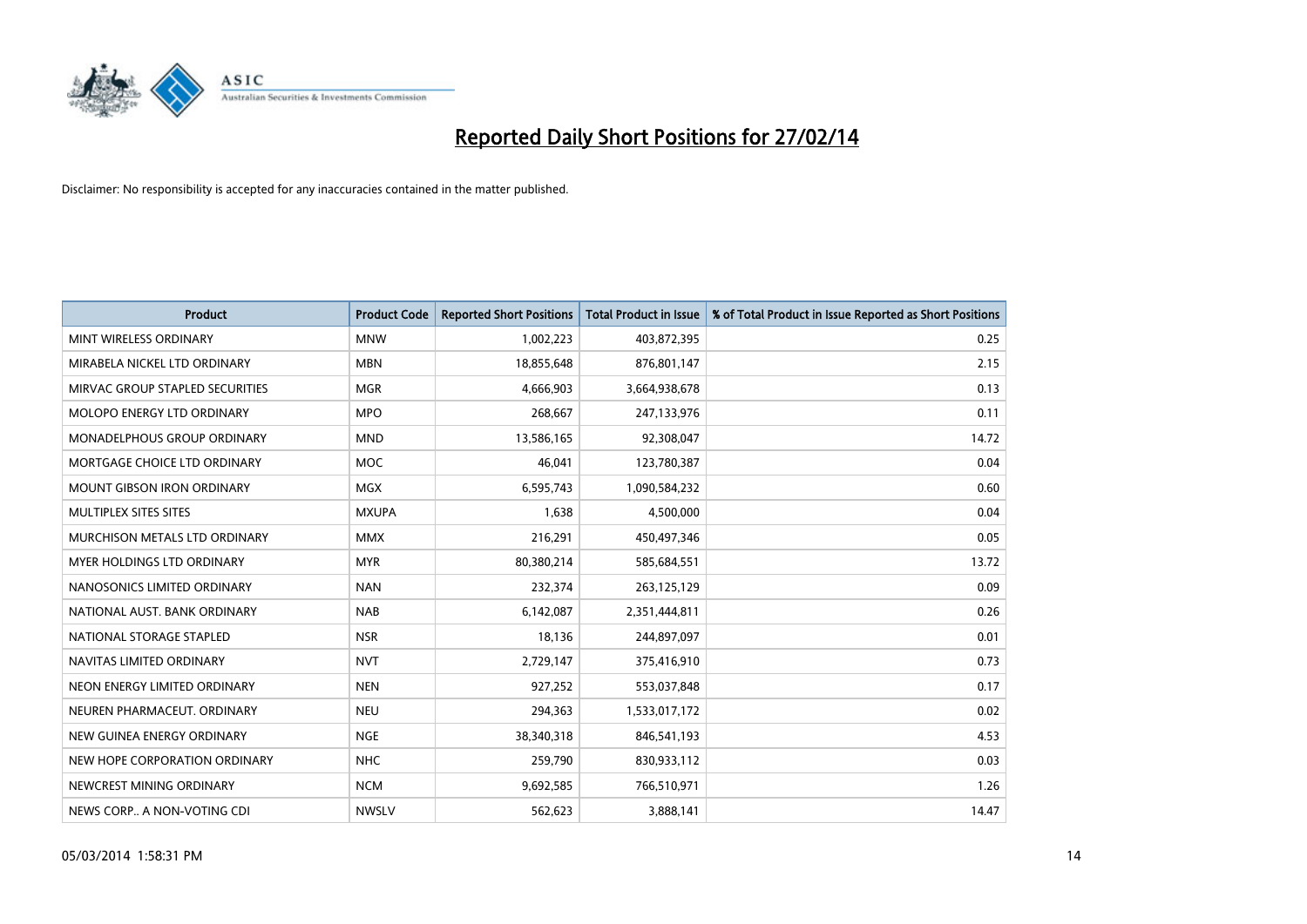

| <b>Product</b>                        | <b>Product Code</b> | <b>Reported Short Positions</b> | <b>Total Product in Issue</b> | % of Total Product in Issue Reported as Short Positions |
|---------------------------------------|---------------------|---------------------------------|-------------------------------|---------------------------------------------------------|
| NEWS CORP B VOTING CDI                | <b>NWS</b>          | 2,741,363                       | 18,687,860                    | 14.67                                                   |
| NEWSAT LIMITED ORDINARY               | <b>NWT</b>          | 3,582,870                       | 596,460,931                   | 0.60                                                    |
| NEXTDC LIMITED ORDINARY               | <b>NXT</b>          | 9,378,941                       | 192,904,486                   | 4.86                                                    |
| NEXUS ENERGY LIMITED ORDINARY         | <b>NXS</b>          | 1,462,101                       | 1,330,219,459                 | 0.11                                                    |
| NIB HOLDINGS LIMITED ORDINARY         | <b>NHF</b>          | 3,360,068                       | 439,004,182                   | 0.77                                                    |
| NICK SCALI LIMITED ORDINARY           | <b>NCK</b>          | 2,001                           | 81,000,000                    | 0.00                                                    |
| NIDO PETROLEUM ORDINARY               | <b>NDO</b>          | 47,402                          | 2,048,317,635                 | 0.00                                                    |
| NINE ENTERTAINMENT ORDINARY           | <b>NEC</b>          | 9,075,640                       | 940,295,023                   | 0.97                                                    |
| NOBLE MINERAL RES ORDINARY            | <b>NMG</b>          | 2,365,726                       | 666,397,952                   | 0.36                                                    |
| NORTHERN IRON LTD ORDINARY            | <b>NFE</b>          | 27,072                          | 484,405,314                   | 0.01                                                    |
| NORTHERN STAR ORDINARY                | <b>NST</b>          | 1,284,864                       | 492,732,158                   | 0.26                                                    |
| NOVOGEN LIMITED ORDINARY              | <b>NRT</b>          | 129,193                         | 163,810,997                   | 0.08                                                    |
| NRW HOLDINGS LIMITED ORDINARY         | <b>NWH</b>          | 12,525,393                      | 278,888,011                   | 4.49                                                    |
| NUCOAL RESOURCES LTD ORDINARY         | <b>NCR</b>          | $\mathbf{1}$                    | 768,612,354                   | 0.00                                                    |
| NUFARM LIMITED ORDINARY               | <b>NUF</b>          | 15,706,195                      | 263,725,895                   | 5.96                                                    |
| OAKTON LIMITED ORDINARY               | <b>OKN</b>          | 782,308                         | 89,975,235                    | 0.87                                                    |
| OCEANAGOLD CORP. CHESS DEPOSITARY INT | <b>OGC</b>          | 1,194,135                       | 300,350,129                   | 0.40                                                    |
| OIL SEARCH LTD ORDINARY               | OSH                 | 15,527,153                      | 1,343,361,150                 | 1.16                                                    |
| OILEX LTD ORDINARY                    | <b>OEX</b>          | 456                             | 515,779,699                   | 0.00                                                    |
| OM HOLDINGS LIMITED ORDINARY          | OMH                 | 2,833,719                       | 733,423,337                   | 0.39                                                    |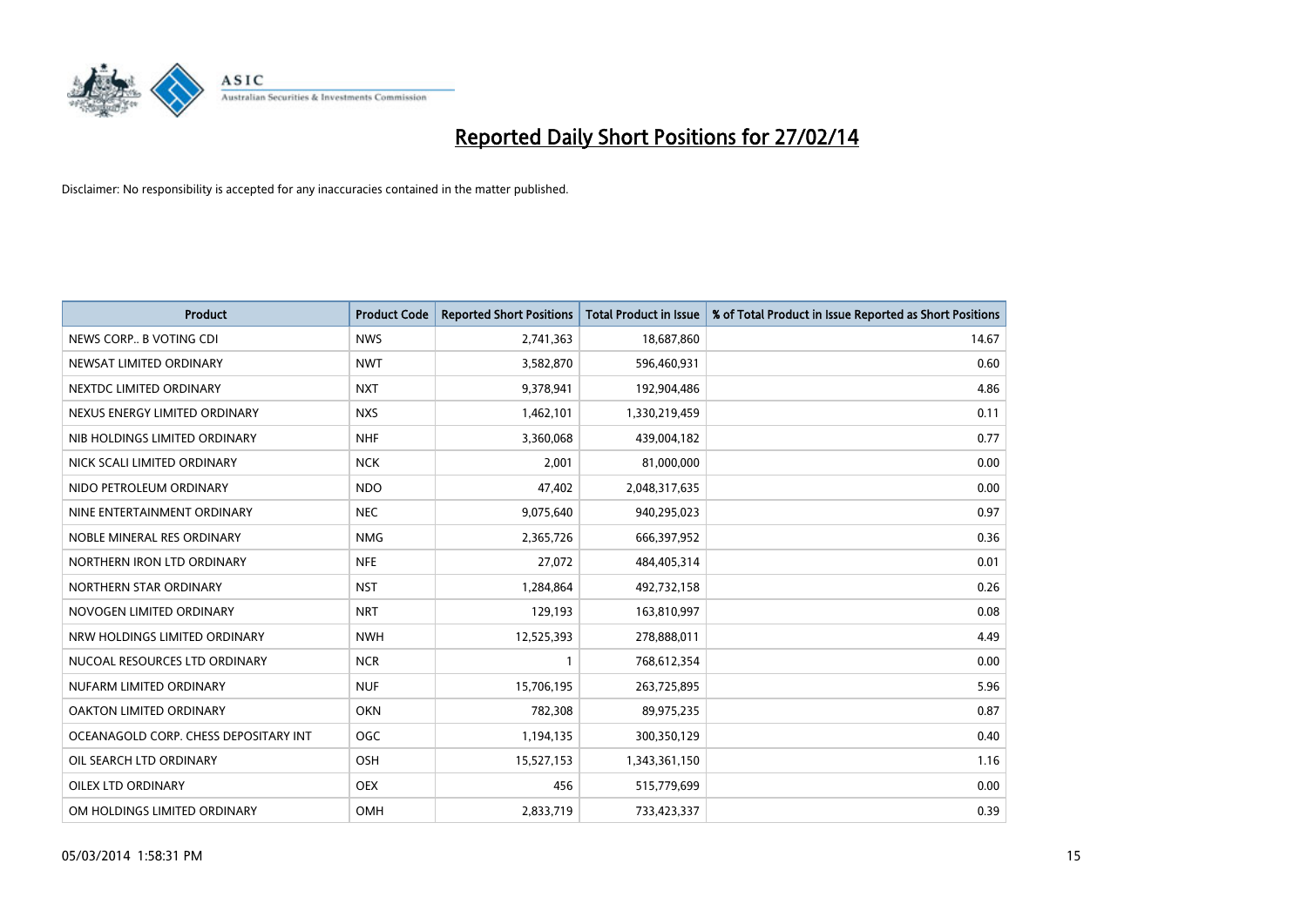

| <b>Product</b>                | <b>Product Code</b> | <b>Reported Short Positions</b> | <b>Total Product in Issue</b> | % of Total Product in Issue Reported as Short Positions |
|-------------------------------|---------------------|---------------------------------|-------------------------------|---------------------------------------------------------|
| ORICA LIMITED ORDINARY        | ORI                 | 9,184,131                       | 370,924,362                   | 2.48                                                    |
| ORIGIN ENERGY ORDINARY        | <b>ORG</b>          | 7,796,106                       | 1,101,228,973                 | 0.71                                                    |
| OROCOBRE LIMITED ORDINARY     | <b>ORE</b>          | 1,523,021                       | 132,041,911                   | 1.15                                                    |
| ORORA LIMITED ORDINARY        | <b>ORA</b>          | 285,973                         | 1,206,684,923                 | 0.02                                                    |
| OROTONGROUP LIMITED ORDINARY  | ORL                 | 211,253                         | 40,880,902                    | 0.52                                                    |
| OZ MINERALS ORDINARY          | OZL                 | 10,531,089                      | 303,470,022                   | 3.47                                                    |
| OZFOREX GROUP LTD ORDINARY    | <b>OFX</b>          | 2,155,339                       | 240,000,000                   | 0.90                                                    |
| PACIFIC BRANDS ORDINARY       | <b>PBG</b>          | 4,474,508                       | 912,915,695                   | 0.49                                                    |
| PACT GROUP HLDGS LTD ORDINARY | <b>PGH</b>          | 2,178,615                       | 294,097,961                   | 0.74                                                    |
| PALADIN ENERGY LTD ORDINARY   | <b>PDN</b>          | 99,216,239                      | 964, 367, 284                 | 10.29                                                   |
| PANAUST LIMITED ORDINARY      | <b>PNA</b>          | 10,618,597                      | 634,392,712                   | 1.67                                                    |
| PANORAMIC RESOURCES ORDINARY  | PAN                 | 289,062                         | 322,275,824                   | 0.09                                                    |
| PANTERRA GOLD LTD ORDINARY    | PGI                 | $\mathbf{1}$                    | 772,781,012                   | 0.00                                                    |
| PAPERLINX LIMITED ORDINARY    | <b>PPX</b>          | 45,095                          | 641,822,011                   | 0.01                                                    |
| PAPILLON RES LTD ORDINARY     | PIR                 | 9,685,074                       | 340,894,210                   | 2.84                                                    |
| PATTIES FOODS LTD ORDINARY    | PFL                 | 10,000                          | 139,144,338                   | 0.01                                                    |
| PEET LIMITED ORDINARY         | <b>PPC</b>          | 408,951                         | 433,389,348                   | 0.09                                                    |
| PENINSULA ENERGY LTD ORDINARY | <b>PEN</b>          |                                 | 3,252,530,235                 | 0.00                                                    |
| PERPETUAL LIMITED ORDINARY    | PPT                 | 1,188,620                       | 46,529,270                    | 2.55                                                    |
| PERSEUS MINING LTD ORDINARY   | PRU                 | 8,738,538                       | 526,656,401                   | 1.66                                                    |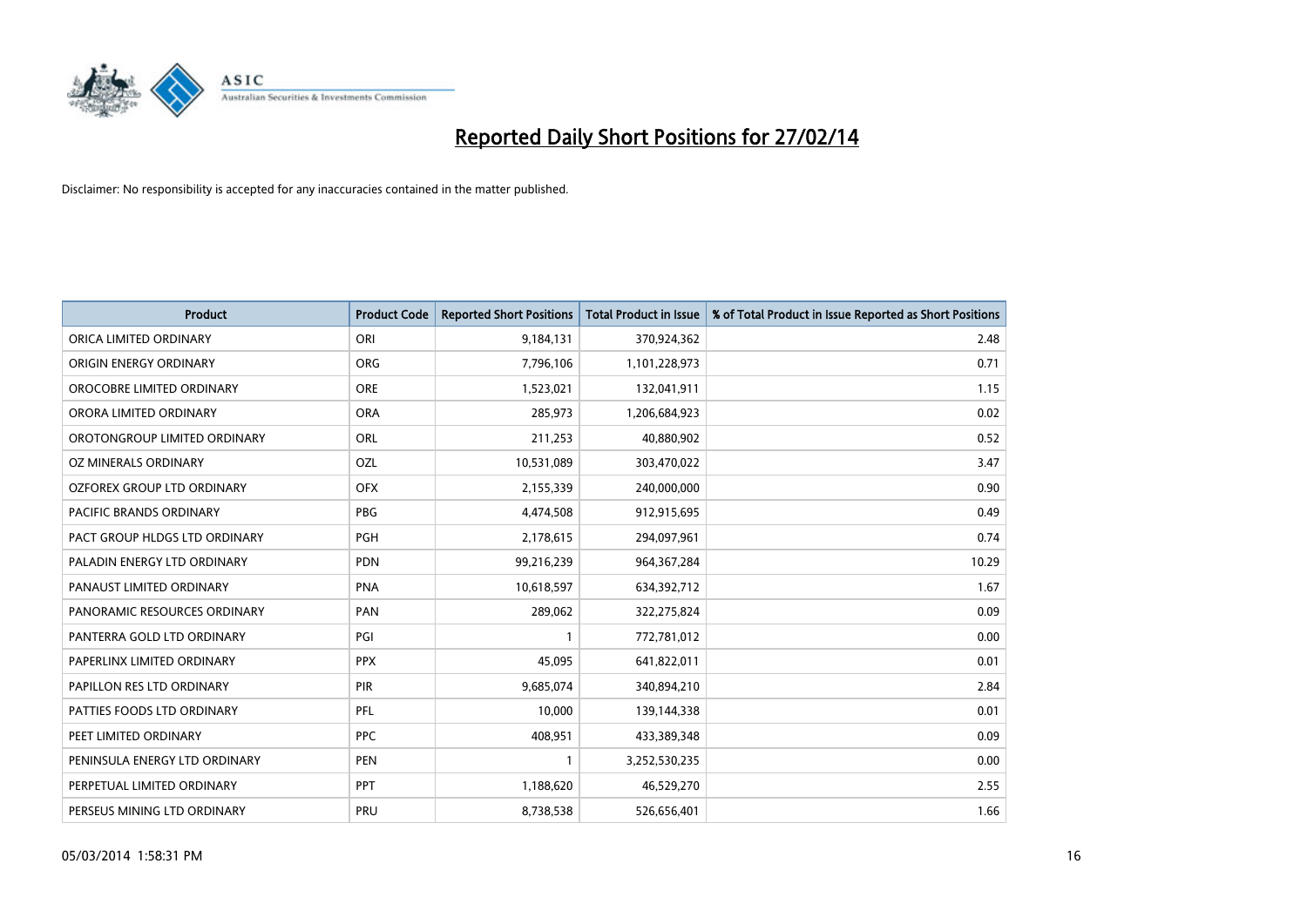

| <b>Product</b>                    | <b>Product Code</b> | <b>Reported Short Positions</b> | <b>Total Product in Issue</b> | % of Total Product in Issue Reported as Short Positions |
|-----------------------------------|---------------------|---------------------------------|-------------------------------|---------------------------------------------------------|
| PHARMAXIS LTD ORDINARY            | <b>PXS</b>          | 891,242                         | 309,052,349                   | 0.29                                                    |
| PHOSPHAGENICS LTD. ORDINARY       | <b>POH</b>          | 50,000                          | 1,020,465,957                 | 0.00                                                    |
| PLATINUM ASSET ORDINARY           | <b>PTM</b>          | 437,453                         | 579,206,795                   | 0.08                                                    |
| PLATINUM AUSTRALIA ORDINARY       | <b>PLA</b>          | 836,127                         | 504,968,043                   | 0.17                                                    |
| PMP LIMITED ORDINARY              | <b>PMP</b>          | 1,584,873                       | 323,781,124                   | 0.49                                                    |
| POSEIDON NICK LTD ORDINARY        | <b>POS</b>          | 235,395                         | 411,121,285                   | 0.06                                                    |
| PRANA BIOTECHNOLOGY ORDINARY      | PBT                 | 3,973,645                       | 422,659,996                   | 0.94                                                    |
| PREMIER INVESTMENTS ORDINARY      | <b>PMV</b>          | 227,471                         | 155,314,874                   | 0.15                                                    |
| PRIMA BIOMED LTD ORDINARY         | <b>PRR</b>          | 3,088,425                       | 1,228,709,341                 | 0.25                                                    |
| PRIMARY HEALTH CARE ORDINARY      | <b>PRY</b>          | 17,786,003                      | 504,956,647                   | 3.52                                                    |
| PRIME MEDIA GRP LTD ORDINARY      | <b>PRT</b>          | 1,647,989                       | 366,330,303                   | 0.45                                                    |
| PROGRAMMED ORDINARY               | <b>PRG</b>          | 738                             | 118,235,616                   | 0.00                                                    |
| PURA VIDA ENERGY NL ORDINARY      | <b>PVD</b>          | 25,468                          | 126,641,883                   | 0.02                                                    |
| <b>QANTAS AIRWAYS ORDINARY</b>    | QAN                 | 71,791,450                      | 2,196,330,250                 | 3.27                                                    |
| OBE INSURANCE GROUP ORDINARY      | <b>OBE</b>          | 17,120,915                      | 1,248,704,599                 | 1.37                                                    |
| ORXPHARMA LTD ORDINARY            | QRX                 | 66,492                          | 164,115,969                   | 0.04                                                    |
| <b>QUBE HOLDINGS LTD ORDINARY</b> | QUB                 | 21,659,087                      | 931,433,499                   | 2.33                                                    |
| RAMELIUS RESOURCES ORDINARY       | <b>RMS</b>          | 161,083                         | 365,380,380                   | 0.04                                                    |
| RAMSAY HEALTH CARE ORDINARY       | <b>RHC</b>          | 1,957,867                       | 202,081,252                   | 0.97                                                    |
| <b>RCR TOMLINSON ORDINARY</b>     | <b>RCR</b>          | 491,536                         | 136,696,590                   | 0.36                                                    |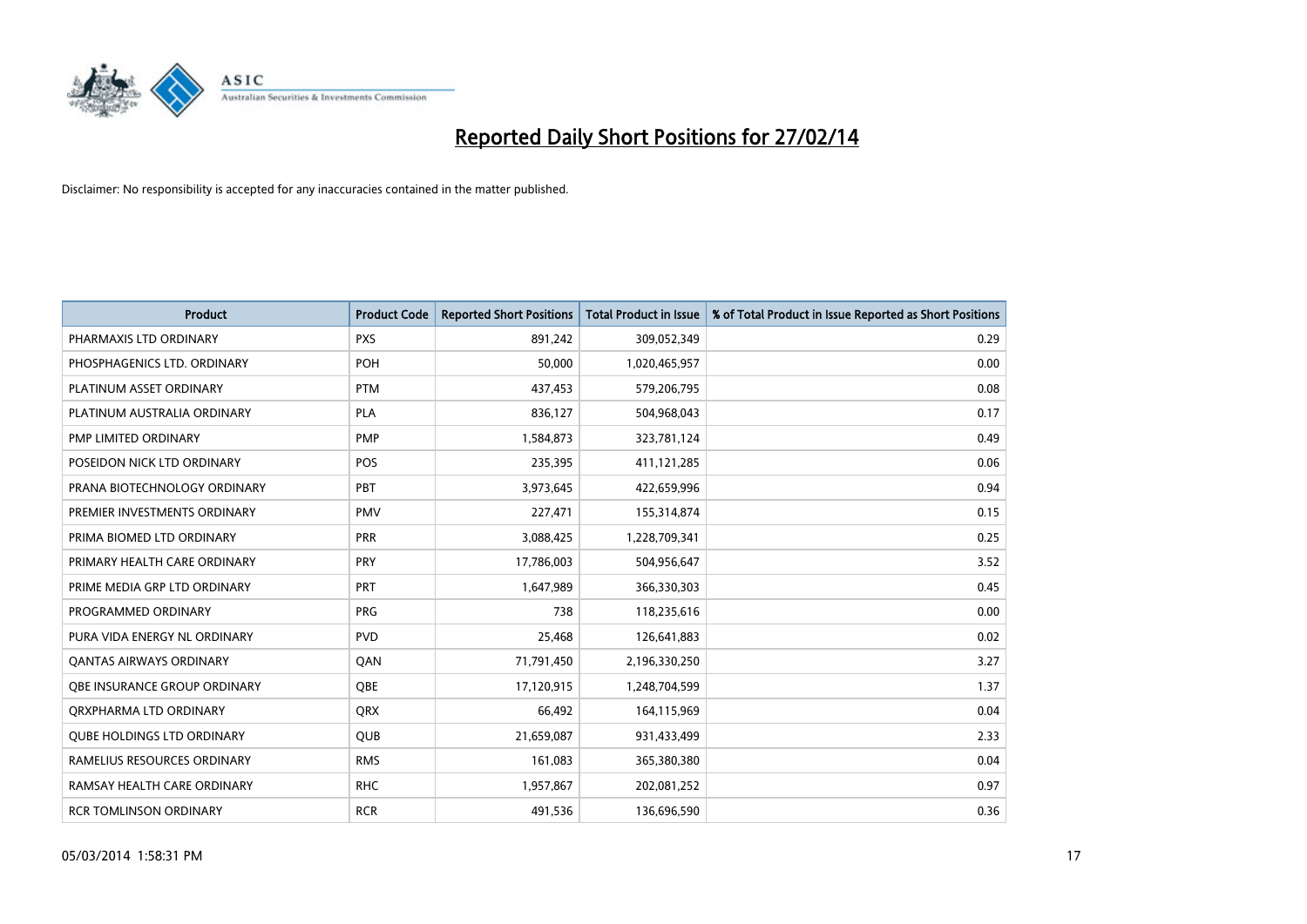

| <b>Product</b>                     | <b>Product Code</b> | <b>Reported Short Positions</b> | <b>Total Product in Issue</b> | % of Total Product in Issue Reported as Short Positions |
|------------------------------------|---------------------|---------------------------------|-------------------------------|---------------------------------------------------------|
| <b>REA GROUP ORDINARY</b>          | <b>REA</b>          | 794,753                         | 131,714,699                   | 0.60                                                    |
| RECALL HOLDINGS LTD ORDINARY       | <b>REC</b>          | 800,253                         | 312,836,448                   | 0.26                                                    |
| RECKON LIMITED ORDINARY            | <b>RKN</b>          | 164,320                         | 126,913,066                   | 0.13                                                    |
| <b>RED FORK ENERGY ORDINARY</b>    | <b>RFE</b>          | 2,724,296                       | 501,051,719                   | 0.54                                                    |
| REDBANK ENERGY LTD ORDINARY        | AEJ                 | 13                              | 786,287                       | 0.00                                                    |
| REECE AUSTRALIA LTD. ORDINARY      | <b>REH</b>          | 437                             | 99,600,000                    | 0.00                                                    |
| REED RESOURCES LTD ORDINARY        | <b>RDR</b>          | 250,000                         | 523,453,895                   | 0.05                                                    |
| REGIS RESOURCES ORDINARY           | <b>RRL</b>          | 16,768,795                      | 499,744,095                   | 3.36                                                    |
| RESMED INC CDI 10:1                | <b>RMD</b>          | 31,589,212                      | 1,415,926,590                 | 2.23                                                    |
| <b>RESOLUTE MINING ORDINARY</b>    | <b>RSG</b>          | 9,720,796                       | 641,189,223                   | 1.52                                                    |
| RESOURCE EQUIP LTD ORDINARY        | <b>RQL</b>          | 300                             | 251,131,629                   | 0.00                                                    |
| RESOURCE GENERATION ORDINARY       | <b>RES</b>          | 224,300                         | 581,380,338                   | 0.04                                                    |
| RETAIL FOOD GROUP ORDINARY         | <b>RFG</b>          | 3,201,354                       | 144,049,390                   | 2.22                                                    |
| REX MINERALS LIMITED ORDINARY      | <b>RXM</b>          | 1,660,804                       | 188,907,284                   | 0.88                                                    |
| <b>RIDLEY CORPORATION ORDINARY</b> | <b>RIC</b>          | 2,308,114                       | 307,817,071                   | 0.75                                                    |
| RIO TINTO LIMITED ORDINARY         | <b>RIO</b>          | 3,667,902                       | 435,758,720                   | 0.84                                                    |
| ROC OIL COMPANY ORDINARY           | <b>ROC</b>          | 683,969                         | 686,461,740                   | 0.10                                                    |
| ROYAL WOLF HOLDINGS ORDINARY       | <b>RWH</b>          | 192,532                         | 100,387,052                   | 0.19                                                    |
| <b>RURALCO HOLDINGS ORDINARY</b>   | <b>RHL</b>          | 10,543                          | 71,860,206                    | 0.01                                                    |
| SAI GLOBAL LIMITED ORDINARY        | SAI                 | 10,675,423                      | 210,751,657                   | 5.07                                                    |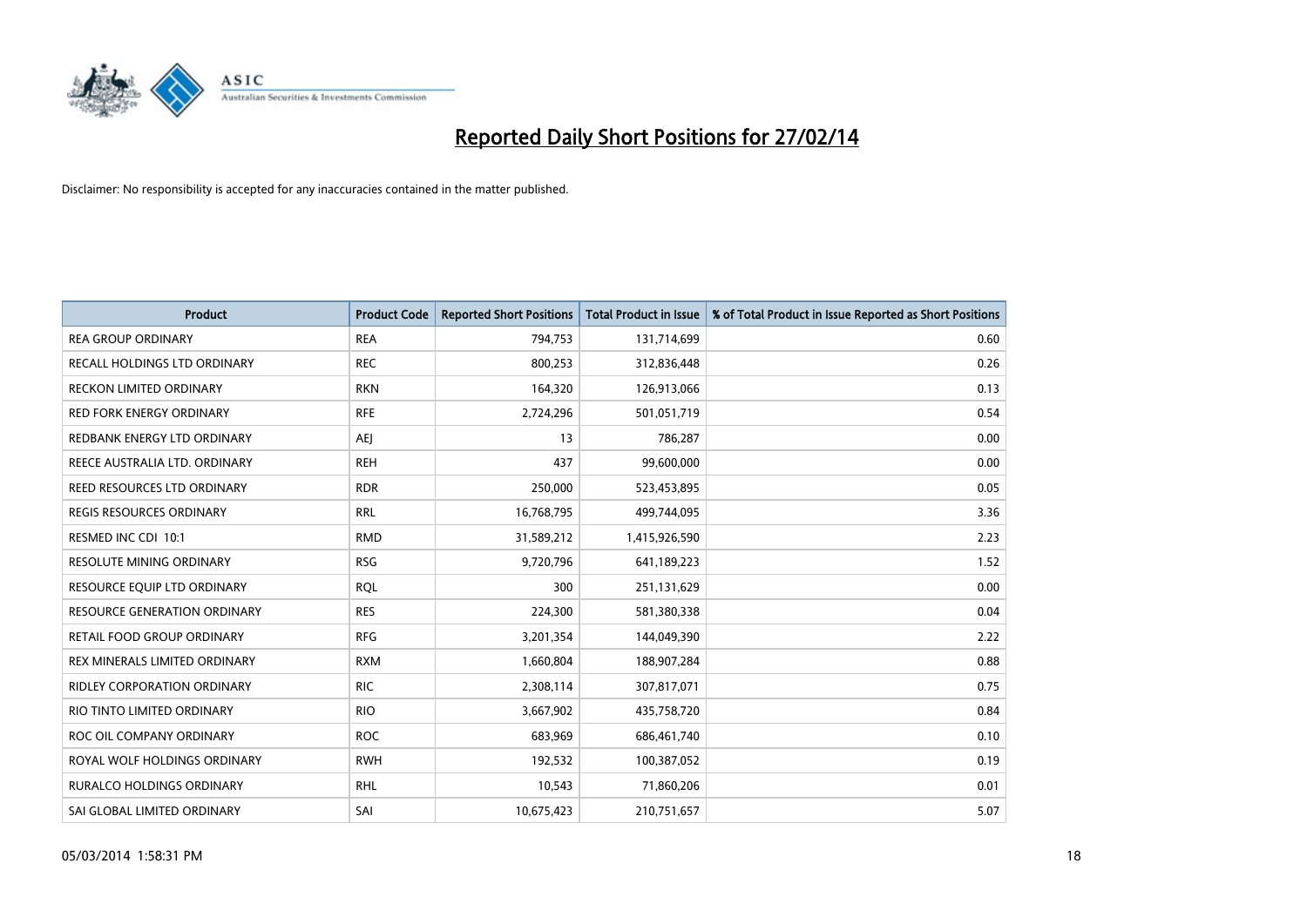

| Product                                  | <b>Product Code</b> | <b>Reported Short Positions</b> | <b>Total Product in Issue</b> | % of Total Product in Issue Reported as Short Positions |
|------------------------------------------|---------------------|---------------------------------|-------------------------------|---------------------------------------------------------|
| SALMAT LIMITED ORDINARY                  | <b>SLM</b>          | 998                             | 159,812,799                   | 0.00                                                    |
| SAMSON OIL & GAS LTD ORDINARY            | <b>SSN</b>          | 8,988,000                       | 2,547,627,193                 | 0.35                                                    |
| SANDFIRE RESOURCES ORDINARY              | <b>SFR</b>          | 1,116,554                       | 155,640,968                   | 0.72                                                    |
| SANTOS LTD ORDINARY                      | <b>STO</b>          | 5,406,132                       | 970,270,108                   | 0.56                                                    |
| SARACEN MINERAL ORDINARY                 | <b>SAR</b>          | 5,428,948                       | 595,263,186                   | 0.91                                                    |
| SCA PROPERTY GROUP STAPLED SECURITIES    | SCP                 | 39,993,266                      | 648,628,320                   | 6.17                                                    |
| SEDGMAN LIMITED ORDINARY                 | SDM                 | 221,034                         | 223,224,636                   | 0.10                                                    |
| SEEK LIMITED ORDINARY                    | <b>SEK</b>          | 4,101,379                       | 339,167,526                   | 1.21                                                    |
| SELECT HARVESTS ORDINARY                 | SHV                 | 58,756                          | 57,815,720                    | 0.10                                                    |
| SENEX ENERGY LIMITED ORDINARY            | <b>SXY</b>          | 6,896,330                       | 1,145,008,917                 | 0.60                                                    |
| SERVCORP LIMITED ORDINARY                | SRV                 | 18,930                          | 98,432,275                    | 0.02                                                    |
| SERVICE STREAM ORDINARY                  | SSM                 | 30                              | 284,443,570                   | 0.00                                                    |
| SEVEN GROUP HOLDINGS ORDINARY            | <b>SVW</b>          | 3,502,018                       | 308,160,281                   | 1.14                                                    |
| SEVEN WEST MEDIA LTD ORDINARY            | <b>SWM</b>          | 9,857,305                       | 999,160,872                   | 0.99                                                    |
| SIGMA PHARMACEUTICAL ORDINARY            | <b>SIP</b>          | 7,925,115                       | 1,119,954,243                 | 0.71                                                    |
| SILEX SYSTEMS ORDINARY                   | <b>SLX</b>          | 2,826,087                       | 170,367,734                   | 1.66                                                    |
| SILVER CHEF LIMITED ORDINARY             | SIV                 | 176,067                         | 29,333,629                    | 0.60                                                    |
| SILVER LAKE RESOURCE ORDINARY            | <b>SLR</b>          | 30,051,113                      | 437,594,758                   | 6.87                                                    |
| SIMS METAL MGMT LTD ORDINARY             | SGM                 | 11,968,536                      | 204,459,583                   | 5.85                                                    |
| SINGAPORE TELECOMM. CHESS DEPOSITARY INT | SGT                 | 6,601,798                       | 152,192,407                   | 4.34                                                    |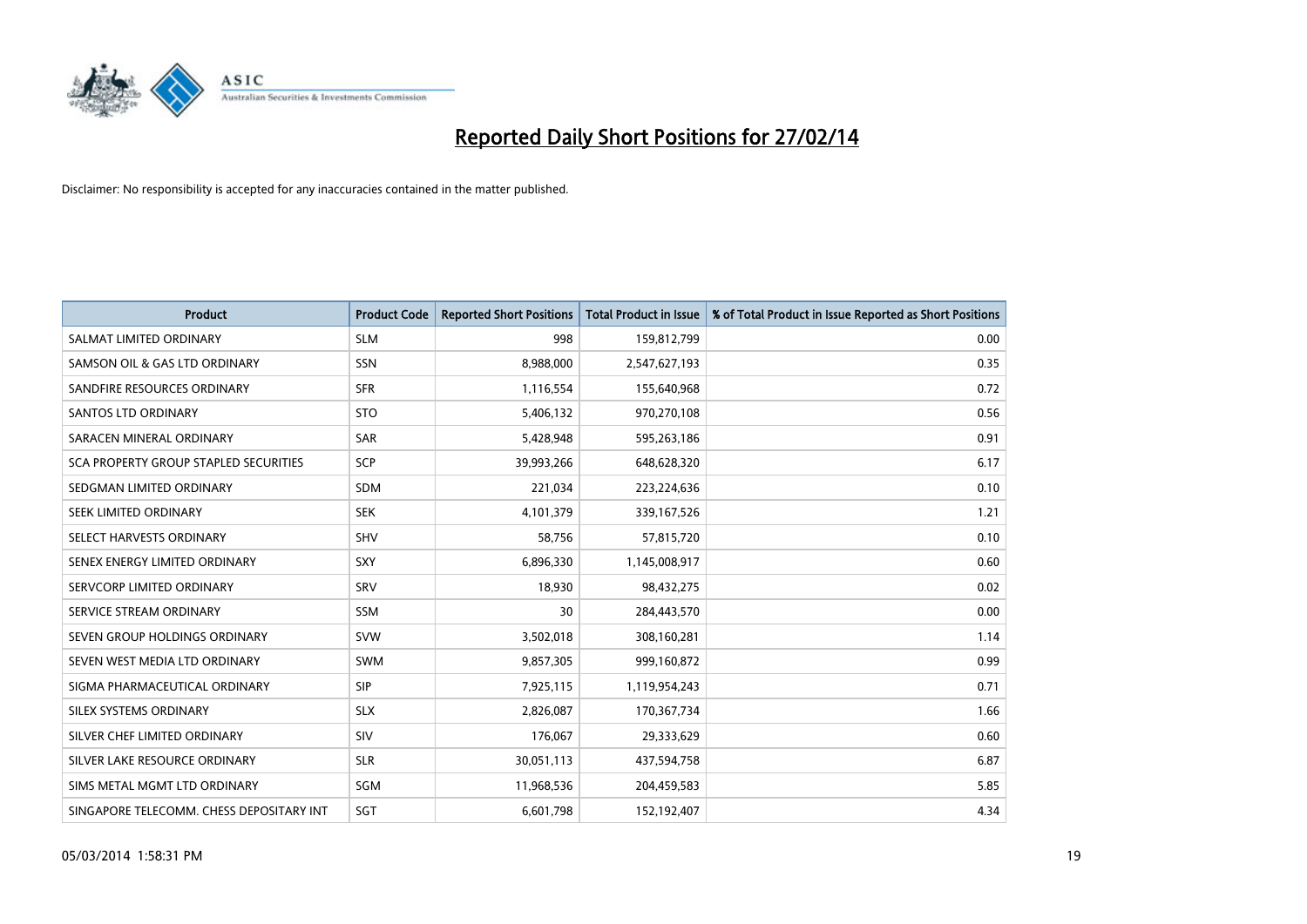

| <b>Product</b>                           | <b>Product Code</b> | <b>Reported Short Positions</b> | <b>Total Product in Issue</b> | % of Total Product in Issue Reported as Short Positions |
|------------------------------------------|---------------------|---------------------------------|-------------------------------|---------------------------------------------------------|
| SINO GAS ENERGY ORDINARY                 | <b>SEH</b>          | 162,130                         | 1,530,457,040                 | 0.01                                                    |
| SIRIUS RESOURCES NL ORDINARY             | <b>SIR</b>          | 10,180,654                      | 261,980,167                   | 3.89                                                    |
| SIRTEX MEDICAL ORDINARY                  | <b>SRX</b>          | 52,909                          | 56,108,439                    | 0.09                                                    |
| SKILLED GROUP LTD ORDINARY               | <b>SKE</b>          | 2,575,633                       | 235,254,496                   | 1.09                                                    |
| <b>SKY NETWORK ORDINARY</b>              | <b>SKT</b>          | 100,640                         | 389,139,785                   | 0.03                                                    |
| SKYCITY ENT GRP LTD ORDINARY             | <b>SKC</b>          | 228,142                         | 580,016,676                   | 0.04                                                    |
| <b>SLATER &amp; GORDON ORDINARY</b>      | SGH                 | 1,542,190                       | 203,821,542                   | 0.76                                                    |
| SMS MANAGEMENT, ORDINARY                 | SMX                 | 2,888,492                       | 70,099,763                    | 4.12                                                    |
| SONIC HEALTHCARE ORDINARY                | <b>SHL</b>          | 4,644,349                       | 400,746,556                   | 1.16                                                    |
| SOUL PATTINSON (W.H) ORDINARY            | SOL                 | 56,430                          | 239,395,320                   | 0.02                                                    |
| SOUTH BOULDER MINES ORDINARY             | <b>STB</b>          | 1                               | 128,477,826                   | 0.00                                                    |
| SP AUSNET STAPLED SECURITIES             | SPN                 | 71,645,325                      | 3,386,607,080                 | 2.12                                                    |
| SPARK INFRASTRUCTURE STAPLED NOTE & UNIT | SKI                 | 61,243,520                      | 1,326,734,264                 | 4.62                                                    |
| SPDR 200 FUND ETF UNITS                  | <b>STW</b>          | 123,542                         | 45,626,368                    | 0.27                                                    |
| SPDR 200 RESOURCES ETF UNITS             | <b>OZR</b>          | 59,888                          | 1,601,962                     | 3.74                                                    |
| SPDR SMALL ORDS ETF UNITS                | SSO                 | 176,018                         | 801,304                       | 21.97                                                   |
| SPECIALTY FASHION ORDINARY               | SFH                 | 50,001                          | 192,236,121                   | 0.03                                                    |
| ST BARBARA LIMITED ORDINARY              | <b>SBM</b>          | 20,489,712                      | 488,074,077                   | 4.20                                                    |
| STARPHARMA HOLDINGS ORDINARY             | <b>SPL</b>          | 13,844,837                      | 284,664,680                   | 4.86                                                    |
| STEADFAST GROUP LTD ORDINARY             | <b>SDF</b>          | 667,011                         | 500,971,408                   | 0.13                                                    |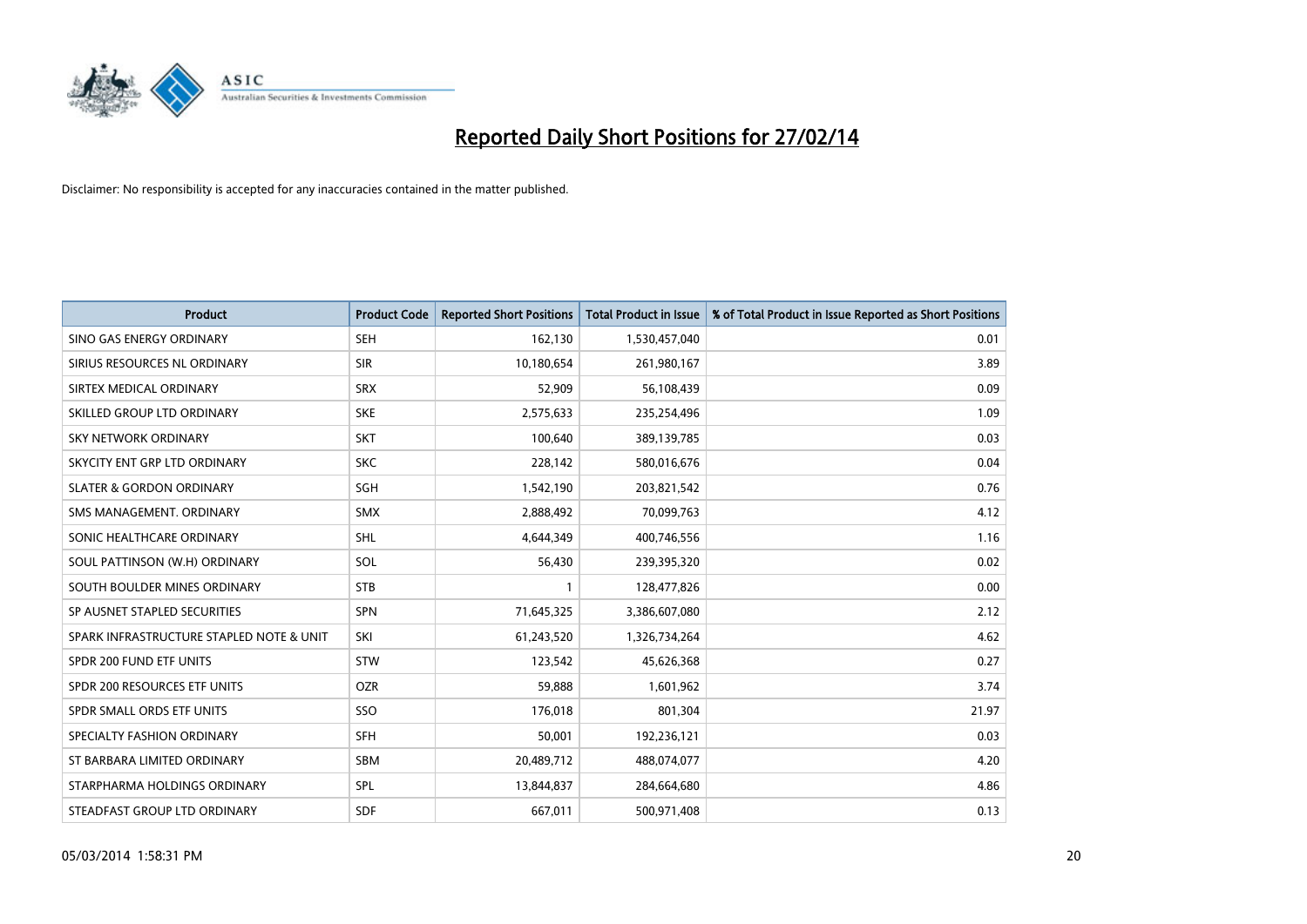

| <b>Product</b>                   | <b>Product Code</b> | <b>Reported Short Positions</b> | <b>Total Product in Issue</b> | % of Total Product in Issue Reported as Short Positions |
|----------------------------------|---------------------|---------------------------------|-------------------------------|---------------------------------------------------------|
| STHN CROSS MEDIA ORDINARY        | <b>SXL</b>          | 4,204,511                       | 705,099,800                   | 0.60                                                    |
| STOCKLAND UNITS/ORD STAPLED      | SGP                 | 13,576,684                      | 2,305,750,747                 | 0.59                                                    |
| STRAITS RES LTD. ORDINARY        | <b>SRQ</b>          | 28,747                          | 1,217,730,293                 | 0.00                                                    |
| STRATA-X ENERGY LTD CDI 1:1      | <b>SXA</b>          | 9,651,064                       | 88,970,180                    | 10.85                                                   |
| STRIKE ENERGY LTD ORDINARY       | <b>STX</b>          | 5,000                           | 706,519,664                   | 0.00                                                    |
| STW COMMUNICATIONS ORDINARY      | SGN                 | 801,380                         | 403,828,512                   | 0.20                                                    |
| <b>SUDA LTD ORDINARY</b>         | SUD                 | 13,255,866                      | 924,052,169                   | 1.43                                                    |
| SUNCORP GROUP LTD ORDINARY       | <b>SUN</b>          | 4,969,246                       | 1,286,600,980                 | 0.39                                                    |
| SUNDANCE ENERGY ORDINARY         | <b>SEA</b>          | 2,151,489                       | 463,173,668                   | 0.46                                                    |
| SUNDANCE RESOURCES ORDINARY      | SDL                 | 58,263,815                      | 3,079,369,367                 | 1.89                                                    |
| SUNLAND GROUP LTD ORDINARY       | <b>SDG</b>          | 9,035                           | 181,710,087                   | 0.00                                                    |
| SUPER RET REP LTD ORDINARY       | SUL                 | 4,212,369                       | 196,731,620                   | 2.14                                                    |
| SYD AIRPORT STAPLED US PROHIBIT. | SYD                 | 18,957,707                      | 2,216,216,041                 | 0.86                                                    |
| SYRAH RESOURCES ORDINARY         | <b>SYR</b>          | 5,791,597                       | 162,385,614                   | 3.57                                                    |
| TABCORP HOLDINGS LTD ORDINARY    | <b>TAH</b>          | 19,398,620                      | 754,274,706                   | 2.57                                                    |
| TAP OIL LIMITED ORDINARY         | <b>TAP</b>          | 785,367                         | 242,237,221                   | 0.32                                                    |
| TASSAL GROUP LIMITED ORDINARY    | <b>TGR</b>          | 39,385                          | 146,507,029                   | 0.03                                                    |
| TATTS GROUP LTD ORDINARY         | <b>TTS</b>          | 7,926,921                       | 1,417,117,821                 | 0.56                                                    |
| TELECOM CORPORATION ORDINARY     | <b>TEL</b>          | 10,993,360                      | 1,824,150,788                 | 0.60                                                    |
| TELSTRA CORPORATION, ORDINARY    | <b>TLS</b>          | 34, 362, 794                    | 12,443,074,357                | 0.28                                                    |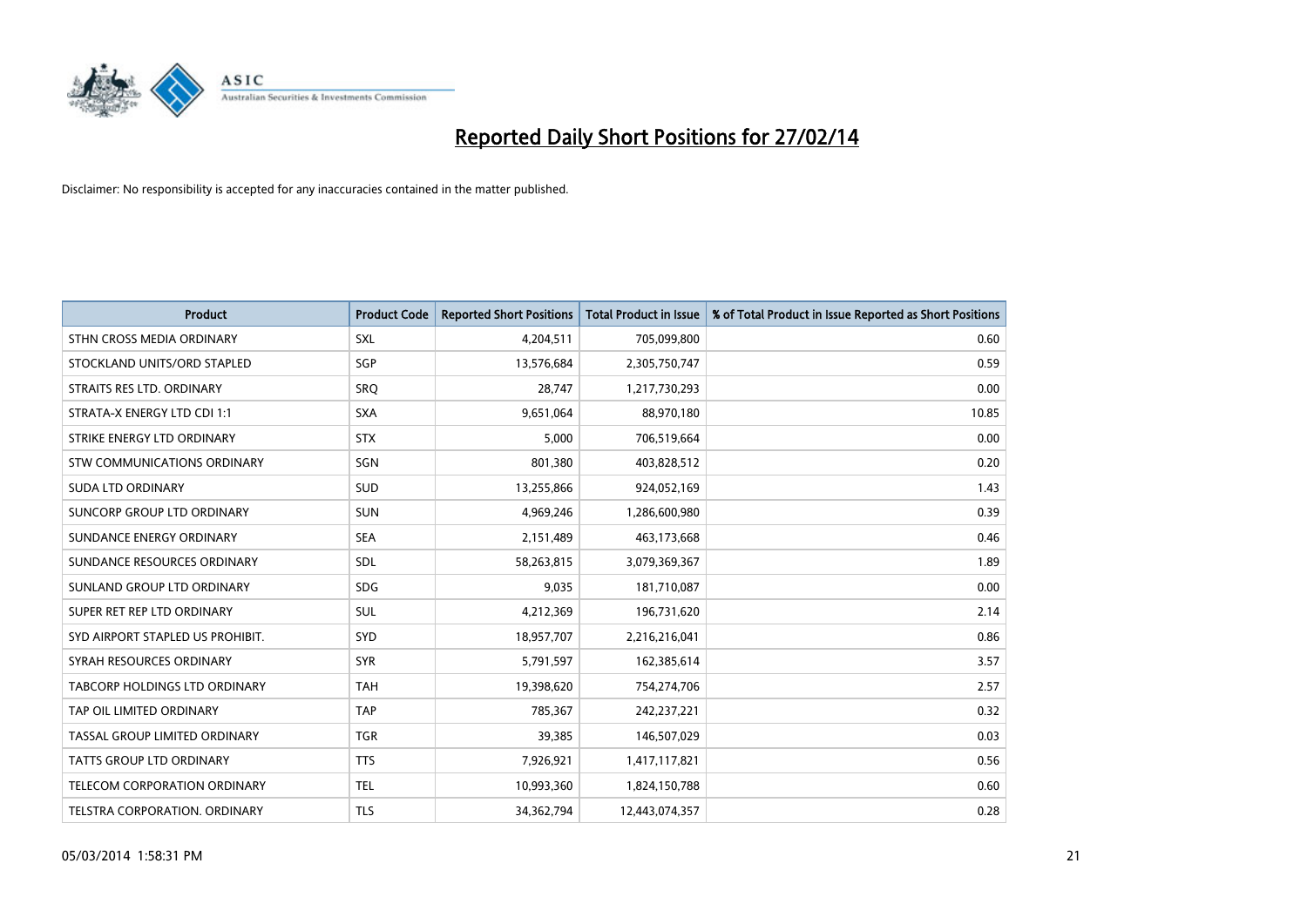

| <b>Product</b>                        | <b>Product Code</b> | <b>Reported Short Positions</b> | <b>Total Product in Issue</b> | % of Total Product in Issue Reported as Short Positions |
|---------------------------------------|---------------------|---------------------------------|-------------------------------|---------------------------------------------------------|
| TEN NETWORK HOLDINGS ORDINARY         | <b>TEN</b>          | 143,457,123                     | 2,629,185,201                 | 5.46                                                    |
| TERANGA GOLD CORP CDI 1:1             | <b>TGZ</b>          | 407,337                         | 109,048,271                   | 0.37                                                    |
| TFS CORPORATION LTD ORDINARY          | <b>TFC</b>          | 3,353,890                       | 282,157,408                   | 1.19                                                    |
| THE REJECT SHOP ORDINARY              | <b>TRS</b>          | 1,813,358                       | 28,826,248                    | 6.29                                                    |
| THORN GROUP LIMITED ORDINARY          | <b>TGA</b>          | 310,302                         | 149,494,813                   | 0.21                                                    |
| <b>TIGER RESOURCES ORDINARY</b>       | <b>TGS</b>          | 130,440                         | 803,311,695                   | 0.02                                                    |
| TOLL HOLDINGS LTD ORDINARY            | <b>TOL</b>          | 30,554,602                      | 717,133,875                   | 4.26                                                    |
| <b>TOX FREE SOLUTIONS ORDINARY</b>    | <b>TOX</b>          | 2,059,381                       | 133,242,359                   | 1.55                                                    |
| TPG TELECOM LIMITED ORDINARY          | <b>TPM</b>          | 1,510,894                       | 793,808,141                   | 0.19                                                    |
| <b>TRADE ME GROUP ORDINARY</b>        | <b>TME</b>          | 699,656                         | 396,548,005                   | 0.18                                                    |
| TRANSFIELD SERVICES ORDINARY          | <b>TSE</b>          | 29,424,927                      | 512,457,716                   | 5.74                                                    |
| TRANSPACIFIC INDUST, ORDINARY         | <b>TPI</b>          | 20,541,613                      | 1,578,786,704                 | 1.30                                                    |
| TRANSURBAN GROUP TRIPLE STAPLED SEC.  | TCL                 | 5,752,355                       | 1,491,855,200                 | 0.39                                                    |
| <b>TREASURY GROUP ORDINARY</b>        | <b>TRG</b>          | 16,937                          | 23,070,755                    | 0.07                                                    |
| TREASURY WINE ESTATE ORDINARY         | <b>TWE</b>          | 40,184,176                      | 647,227,144                   | 6.21                                                    |
| TROY RESOURCES LTD ORDINARY           | <b>TRY</b>          | 1,841,026                       | 168,486,562                   | 1.09                                                    |
| TWENTY-FIRST FOX INC A NON-VOTING CDI | <b>FOXLV</b>        | 385,102                         | 6,568,077                     | 5.86                                                    |
| TWENTY-FIRST FOX INC B VOTING CDI     | <b>FOX</b>          | 1,760,145                       | 188,594,825                   | 0.93                                                    |
| UGL LIMITED ORDINARY                  | UGL                 | 23,582,344                      | 166,511,240                   | 14.16                                                   |
| <b>UXC LIMITED ORDINARY</b>           | <b>UXC</b>          | 771,889                         | 320,551,687                   | 0.24                                                    |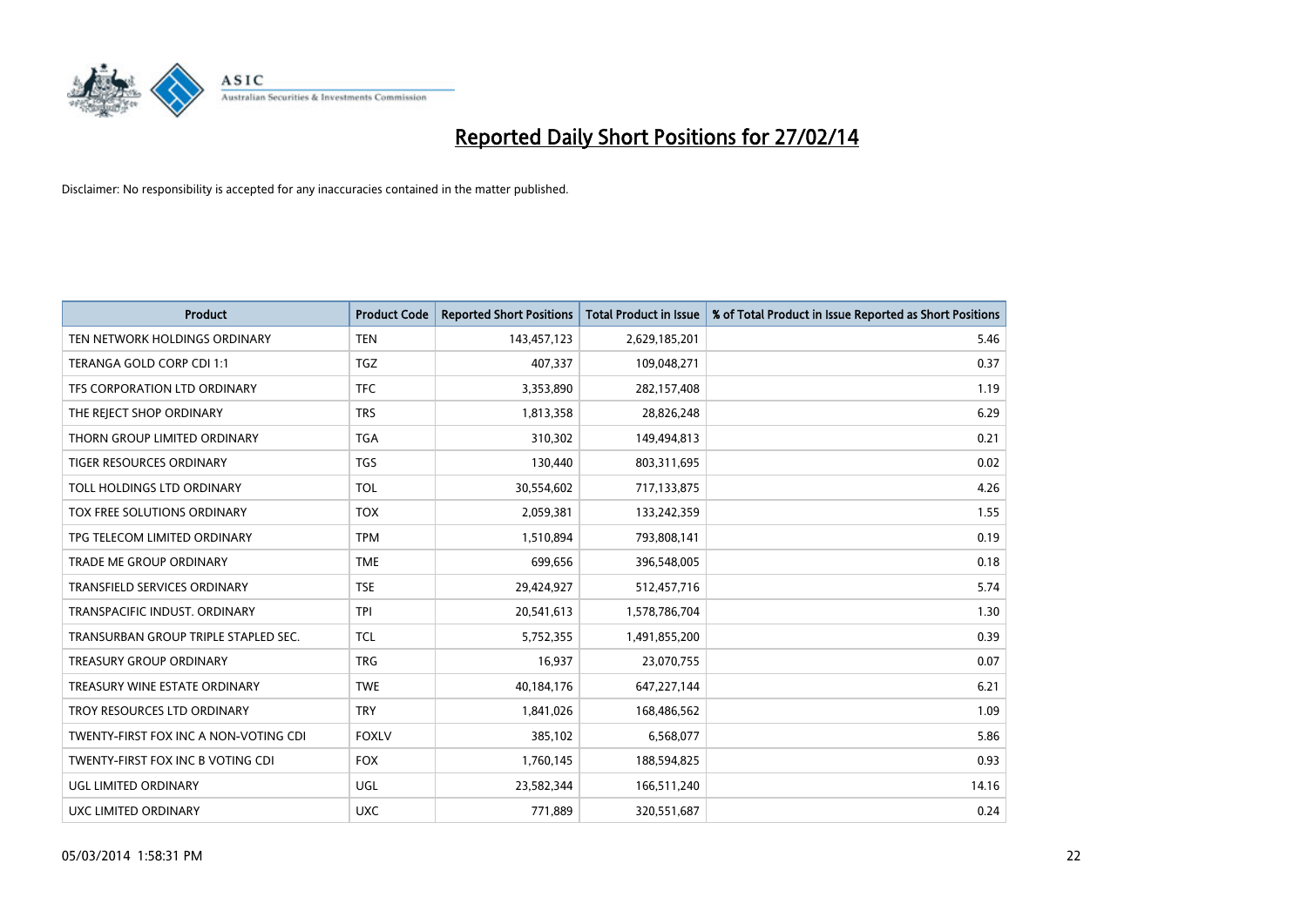

| <b>Product</b>                       | <b>Product Code</b> | <b>Reported Short Positions</b> | <b>Total Product in Issue</b> | % of Total Product in Issue Reported as Short Positions |
|--------------------------------------|---------------------|---------------------------------|-------------------------------|---------------------------------------------------------|
| <b>VEDA GROUP LTD ORDINARY</b>       | <b>VED</b>          | 10,634,915                      | 842,055,406                   | 1.26                                                    |
| VILLA WORLD LTD. ORDINARY            | <b>VLW</b>          | 2,000                           | 93,663,800                    | 0.00                                                    |
| <b>VILLAGE ROADSHOW LTD ORDINARY</b> | <b>VRL</b>          | 723,671                         | 159,493,510                   | 0.45                                                    |
| <b>VIRGIN AUS HLDG LTD ORDINARY</b>  | <b>VAH</b>          | 83,056,876                      | 3,514,807,839                 | 2.36                                                    |
| <b>VIRTUS HEALTH LTD ORDINARY</b>    | <b>VRT</b>          | 2,906,221                       | 79,536,601                    | 3.65                                                    |
| VISION EYE INSTITUTE ORDINARY        | <b>VEI</b>          | 159,451                         | 160,759,740                   | 0.10                                                    |
| <b>VOCATION LTD ORDINARY</b>         | <b>VET</b>          | 9,083,549                       | 200,000,000                   | 4.54                                                    |
| <b>WATPAC LIMITED ORDINARY</b>       | <b>WTP</b>          | 2,843                           | 184,332,526                   | 0.00                                                    |
| WEBIET LIMITED ORDINARY              | <b>WEB</b>          | 2,726,781                       | 79,397,959                    | 3.43                                                    |
| <b>WESFARMERS LIMITED ORDINARY</b>   | <b>WES</b>          | 3,722,263                       | 1,143,274,951                 | 0.33                                                    |
| WESTERN AREAS LTD ORDINARY           | <b>WSA</b>          | 19,811,616                      | 226,392,226                   | 8.75                                                    |
| WESTERN DESERT RES. ORDINARY         | <b>WDR</b>          | 3,568,480                       | 500,040,257                   | 0.71                                                    |
| WESTFIELD GROUP ORD/UNIT STAPLED SEC | <b>WDC</b>          | 6,388,872                       | 2,113,501,814                 | 0.30                                                    |
| WESTFIELD RETAIL TST UNIT STAPLED    | <b>WRT</b>          | 26, 197, 228                    | 2,979,214,029                 | 0.88                                                    |
| <b>WESTPAC BANKING CORP ORDINARY</b> | <b>WBC</b>          | 17,491,723                      | 3,109,048,309                 | 0.56                                                    |
| WHITE ENERGY COMPANY ORDINARY        | <b>WEC</b>          | 1,659,422                       | 322,974,494                   | 0.51                                                    |
| <b>WHITEHAVEN COAL ORDINARY</b>      | <b>WHC</b>          | 60,334,029                      | 1,025,692,710                 | 5.88                                                    |
| WINDIMURRA VANADIUM ORDINARY         | <b>WVL</b>          | 20,461                          | 19,284,366                    | 0.11                                                    |
| WOODSIDE PETROLEUM ORDINARY          | <b>WPL</b>          | 4,007,259                       | 823,910,657                   | 0.49                                                    |
| WOOLWORTHS LIMITED ORDINARY          | <b>WOW</b>          | 6,057,079                       | 1,254,629,597                 | 0.48                                                    |